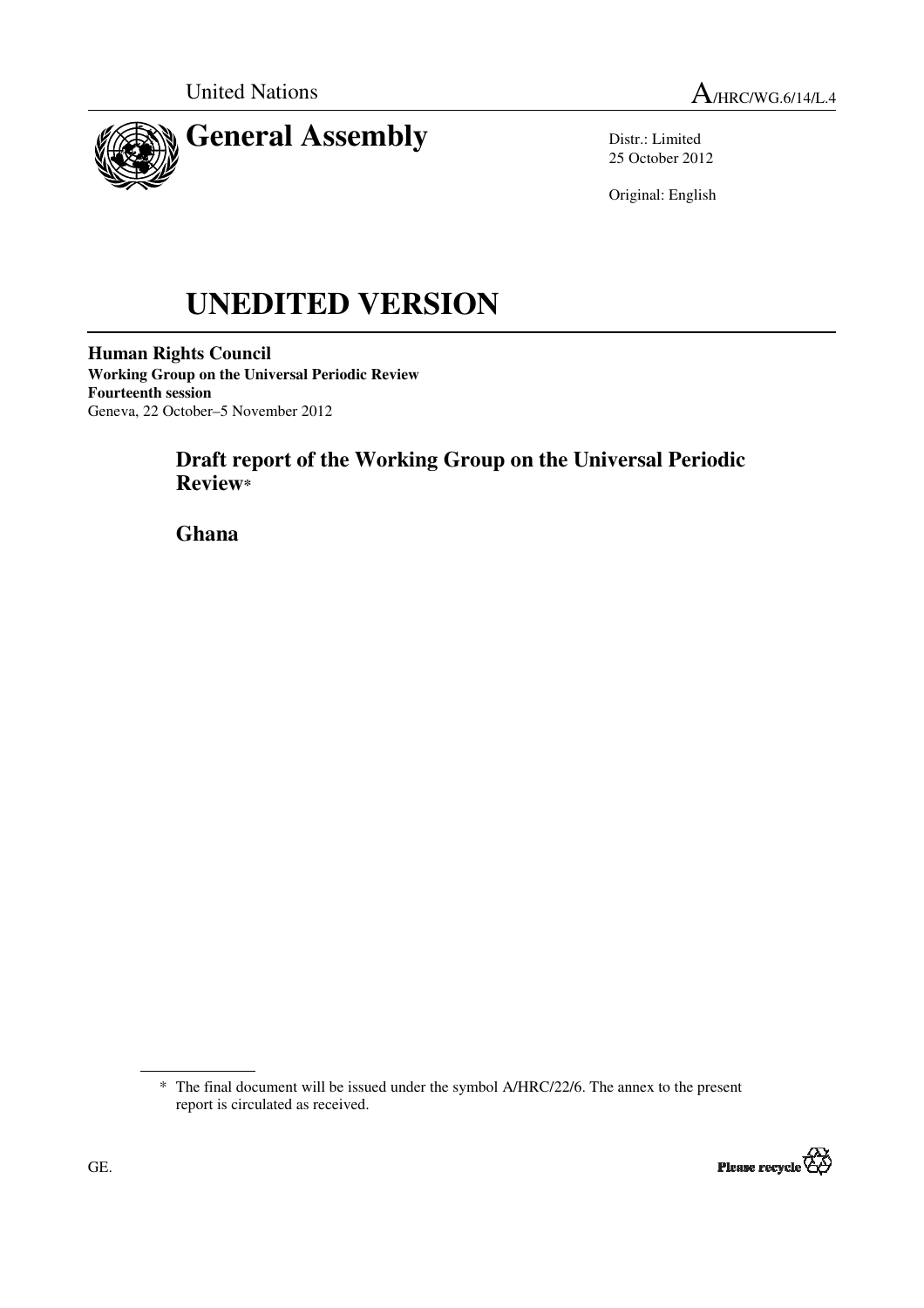#### **A/HRC/WG.6/14/L.4**

# Contents

|       |    | Paragraphs | Page          |
|-------|----|------------|---------------|
|       |    | 1–4        | 3             |
|       |    | $5 - 122$  | $\mathcal{E}$ |
|       | A. | $5 - 21$   | $\mathcal{E}$ |
|       | B. | $22 - 122$ | 14            |
| П.    |    | 123–127    | 14            |
| Annex |    |            | 24            |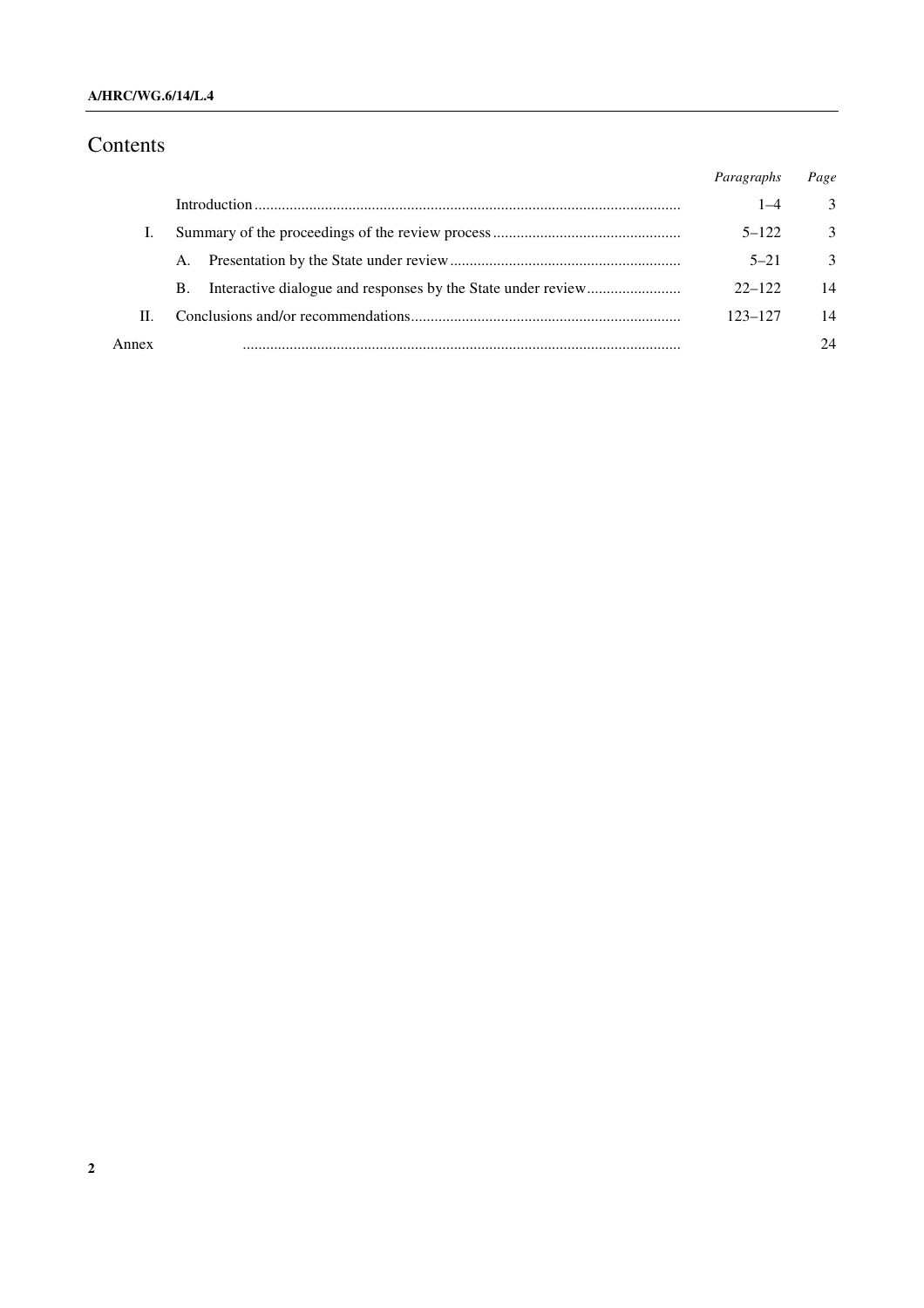# **Introduction**

1. The Working Group on the Universal Periodic Review (UPR), established in accordance with Human Rights Council resolution 5/1 of 18 June 2007, held its fourteenth session from 22 October to 5 November 2012. The review of Ghana was held at the 4th meeting on 23 October 2012. The delegation of Ghana was headed by the Honourable Mr. Ebo Barton Odro, Deputy Attorney General and Deputy Minister for Justice. At its 10th meeting held on 29 October 2012, the Working Group adopted the report on Ghana.

2. On 3 May 2012, the Human Rights Council selected the following group of rapporteurs (troika) to facilitate the review of Ghana: Angola, Norway, Qatar.

3. In accordance with paragraph 15 of the annex to resolution 5/1, the following documents were issued for the review of Ghana:

 (a) A national report submitted/written presentation made in accordance with paragraph 15 (a) (A/HRC/WG.6/14/GHA/1);

 (b) A compilation prepared by OHCHR in accordance with paragraph 15 (b) (A/HRC/WG.6/14/GHA/2) and its corrigendum (A/HRC/WG.6/14/GHA/2/Corr.1);

 (c) A summary prepared by OHCHR in accordance with paragraph 15 (c) (A/HRC/WG.6/14/GHA/3) and its corrigendum (A/HRC/WG.6/14/GHA/3/Corr.1).

4. A list of questions prepared in advance by the Czech Republic, Denmark, Germany, Mexico, the Netherlands, Norway, Slovenia, Spain, and the United Kingdom of Great Britain and Northern Ireland was transmitted to Ghana through the troika. These questions are available on the extranet of the UPR.

## **I. Summary of the proceedings of the review process**

#### **A. Presentation by the State under review**

5. The delegation of Ghana conveyed greetings from the President Mr. John Dramani Mahama and paid tribute to the late Professor John Evans Atta Mills, former President of the Republic of Ghana, who passed away on 24th July 2012, for his commitment and contribution to peace, not only in Ghana but in Africa as a whole. He was a strong advocate for human rights, due process and the rule of law. He also valued the independence of the judiciary and other institutions and worked tirelessly to promote these principles.

6. Ghana's obligation to uphold the human rights of its people is enshrined in the 1992 Constitution, which provides for the establishment of institutions charged, inter alia, with safeguarding the human rights of the people of Ghana, guaranteeing the people's access to justice, ensuring the independence of the Media, and empowering the people to contribute to the governance and development of the country.

7. The National Report for Ghana's review sets out some developments since the first UPR in May, 2008. The delegation acknowledged the significant contributions of the bilateral and multilateral partners by way of budgetary and technical support. Ghana is mindful of the effects of the global economic crises on its development partners. Ghana is, however, still committed to its development programmes, particularly in matters affecting health, education, housing and delivery of other basic services.

8. The delegation also acknowledged the important and significant contribution of civil society in ensuring that human rights issues remained high on government's agenda, and on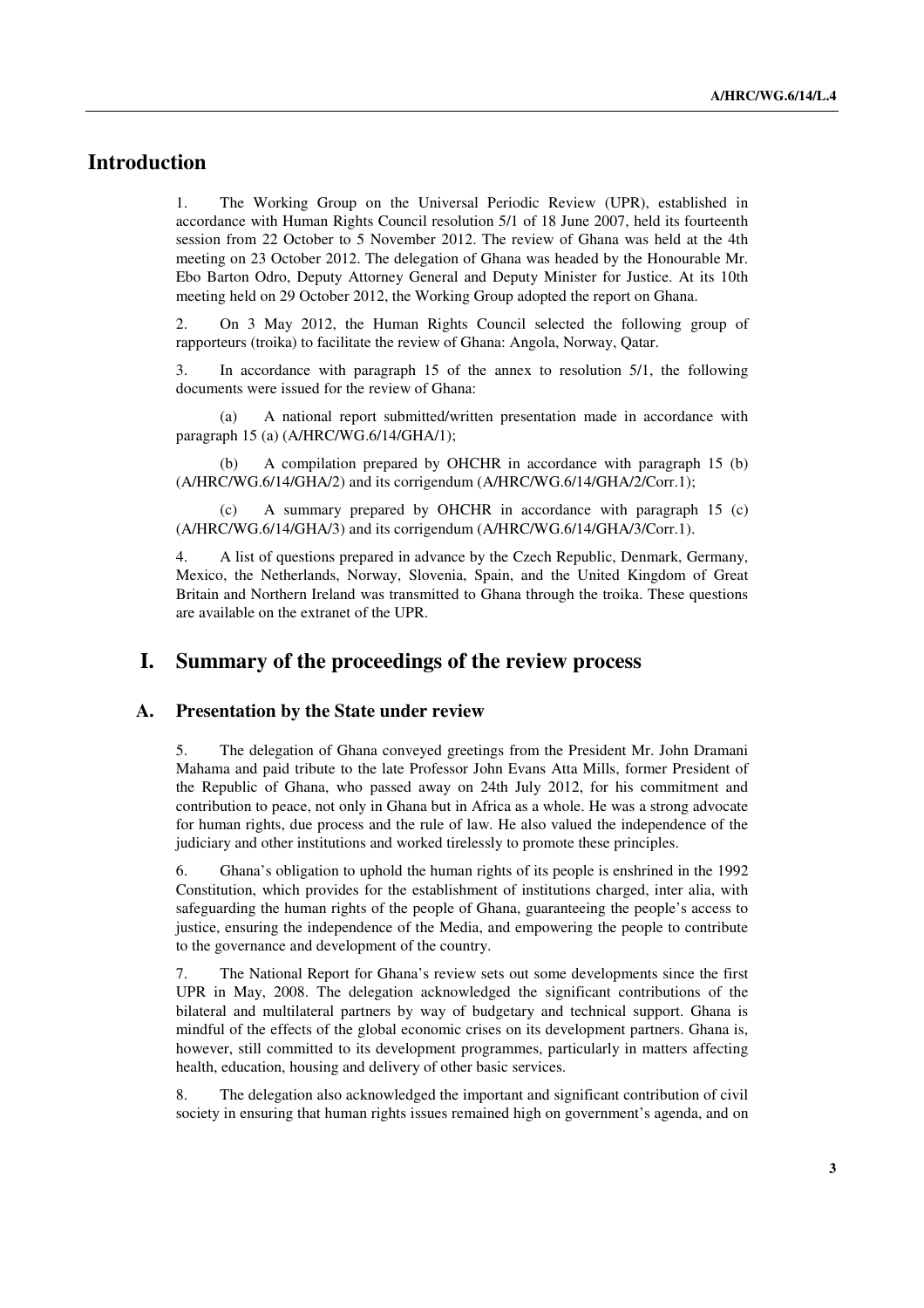the public consciousness. In the preparation of the national report, Ghana ensured the active participation of not only the relevant government institutions, but civil society as well. The Ministry of Justice held several meetings and interactions with the Government Ministries, Departments and Agencies (MDAs) and collated information gathered for the report. Additionally, it collaborated with the National Human Rights Institution (CHRAJ), and held informal consultations with civil society organizations. A final meeting was held on  $20<sup>th</sup>$  July, 2012 with all stakeholders to validate the report.

9. At the first review on 8th May, 2008, Ghana accepted twenty-two recommendations. Progress made in the implementation of the recommendations, are clearly set out in the National Report. The delegation highlighted recent salient developments.

10. The Government, in its White Paper to the Report of the Constitutional Review Commission, has accepted the recommendation of the Commission to abolish the death penalty. Given that it is an entrenched provision of the Constitution, it will have to be subjected to a referendum. It is, however, worth mentioning that no executions have taken place in Ghana since 1993.

Since the passing of the Persons with Disability Act, 2006 (Act 75) and the ratification of the Convention on the Rights of Persons with Disabilities, Ghana has established the National Council on Persons with Disability. This Council will evolve policies and strategies to enable persons with disability enter and participate in the mainstreaming of the national development process.

12. The Mental Health Bill has also been passed into an Act of Parliament. The Act seeks, among others, to promote access to basic mental health care in an environment free from restrictions, and prevent the abuse of people with mental disorders.

13. With regards to the rights of women and children, the Ministry of Women and Children's Affairs (MOWAC) plays a lead role in the promotion and development of the rights of women and children. Following the passage of the Domestic Violence Act and the establishment of the Domestic Violence Secretariat, the Ministry has developed a national policy and plan of action to support the implementation of the Domestic Violence Act.

14. A number of training, sensitization and awareness-raising programmes on Domestic Violence and discriminatory practices against women, have been held for the general public, Traditional Authorities/Queen-mothers, the Media, the Police and other stakeholders. The Domestic Violence Act has been translated into six major Ghanaian languages namely Nzema, Ga, Twi, Hausa, Ewe and Dagbani, and copies of the translated, abridged and simplified versions of the Act are distributed to institutions and the public and key stakeholders.

15. Ghana is committed to ensuring equal rights of women in matters related to property and inheritance. There are currently two Bills before Parliament: i) the Property Rights of Spouses Bill; and ii) the Intestate Succession Amendment Bill. The Ministry of Justice, MOWAC and some civil society organizations are engaging the Parliamentary Select Committee on Gender and Children to have the Bills passed speedily into law.

16. Concerning access to justice for the vulnerable, the delegation reported that specialized courts have been set up at the High Courts to deal with human rights cases. These are called Human Rights Courts. Additionally, a Gender-Based Violence Court has been set up as a pilot project to deal with domestic violence cases, with a view to improving women's access to justice.

17. The national Legal Aid Programme under the Ministry of Justice continues to provide legal aid for indigent persons, including women. However, participation by lawyers is not adequate and this constitutes a challenge to Government's Legal Aid Programme. Government and the Ghana Bar Association are collaborating to address the problem. In the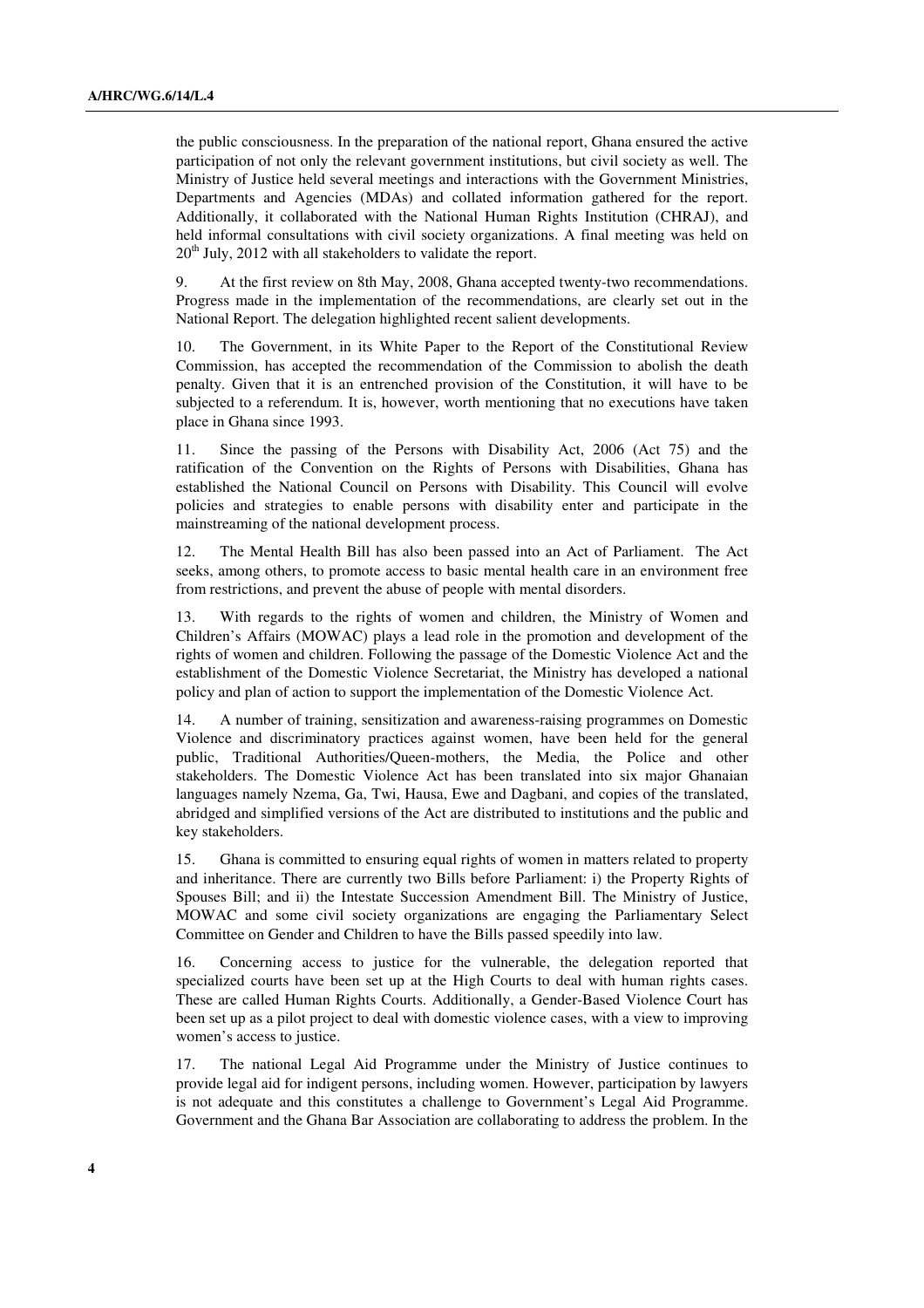meantime, CHRAJ continues to provide mediation services for women to actualize their right to access justice.

18. The Ministry of Justice is also focused on implementing the 'Remand Review Project' of the 'Justice for All Programme' instituted in 2007. This has led to an increase in the release of the number of remand prisoners who have out-stayed their remand warrants, resulting in a significant reduction in the remand population.

19. With regard to health, as noted by the Special Rapporteur for Health on his recent visit, Ghana has made significant progress in the health-related Millennium Development Goals. In 2011, the Ghana Aids Commission launched the National HIV Strategic Plan 2011-2015 which is aimed at enhancing the implementation of the national response to dealing with HIV and AIDS. Various educational campaigns aimed at addressing HIVrelated stigma and discrimination, as well as the rights of the Most-at-Risk populations (MARPs) and Persons Living with HIV.

20. With regard to education, there has been a steady increase in female enrolment in schools which could be attributed to the increased awareness programmes, community mobilization and sensitization at the basic school level. The inclusion of lessons and activities on education as a human right in school curriculum, the use of fliers, posters, durbars, drama as well as radio and TV discussions, have increased children's awareness of their right to education. Other interventions by government and NGOS to increase enrolment and retention of females in schools to bridge the gender gap include scholarships to needy girls to access secondary education and the introduction of a quota system by the public universities. Challenges however remain with inadequate infrastructure and ICT facilities.

21. The delegation stressed that Ghana is committed to addressing corruption in all its forms in particular in the public sector. Ghana is mindful of the debilitating effects of corruption on the socio-economic development of Ghana. Consequently, a work plan for the execution of an anti-corruption project has been prepared in collaboration with stakeholders. A National Anti-Corruption Action Plan (NACAP) has been laid before Parliament for adoption.

#### **B. Interactive dialogue and responses by the State under review**

22. During the interactive dialogue, 76 delegations made statements. Recommendations made during the dialogue are to be found in section II of the present report.

23. Bulgaria noted the establishment of a Domestic Violence Secretariat and a national policy to combat domestic violence. Bulgaria noted Ghana's commitment to equal participation; however it expressed concern over the lack of a legal framework for affirmative action policy. Bulgaria made recommendations.

24. Burkina Faso noted ratification of certain international human rights instruments and gender policies, strengthening of the judicial system to combat gender and domestic violence, adoption of national strategic plan to fight HIV/AIDS.

25. Burundi noted improved prison conditions. It congratulated Ghana on protection of women's rights, combating gender related and domestic violence, and child abuse. It noted criminalisation of FGM, increased access to justice, increased numbers of girls in school and national strategic plan to fight HIV/AIDS.

26. Canada noted that Ghana accepted the recommendation to enhance the rights of women and address domestic violence and requested to know about the outcome in this regard. It expressed concern about reports of human rights abuses of persons with disabilities in psychiatric hospitals. Canada made recommendations.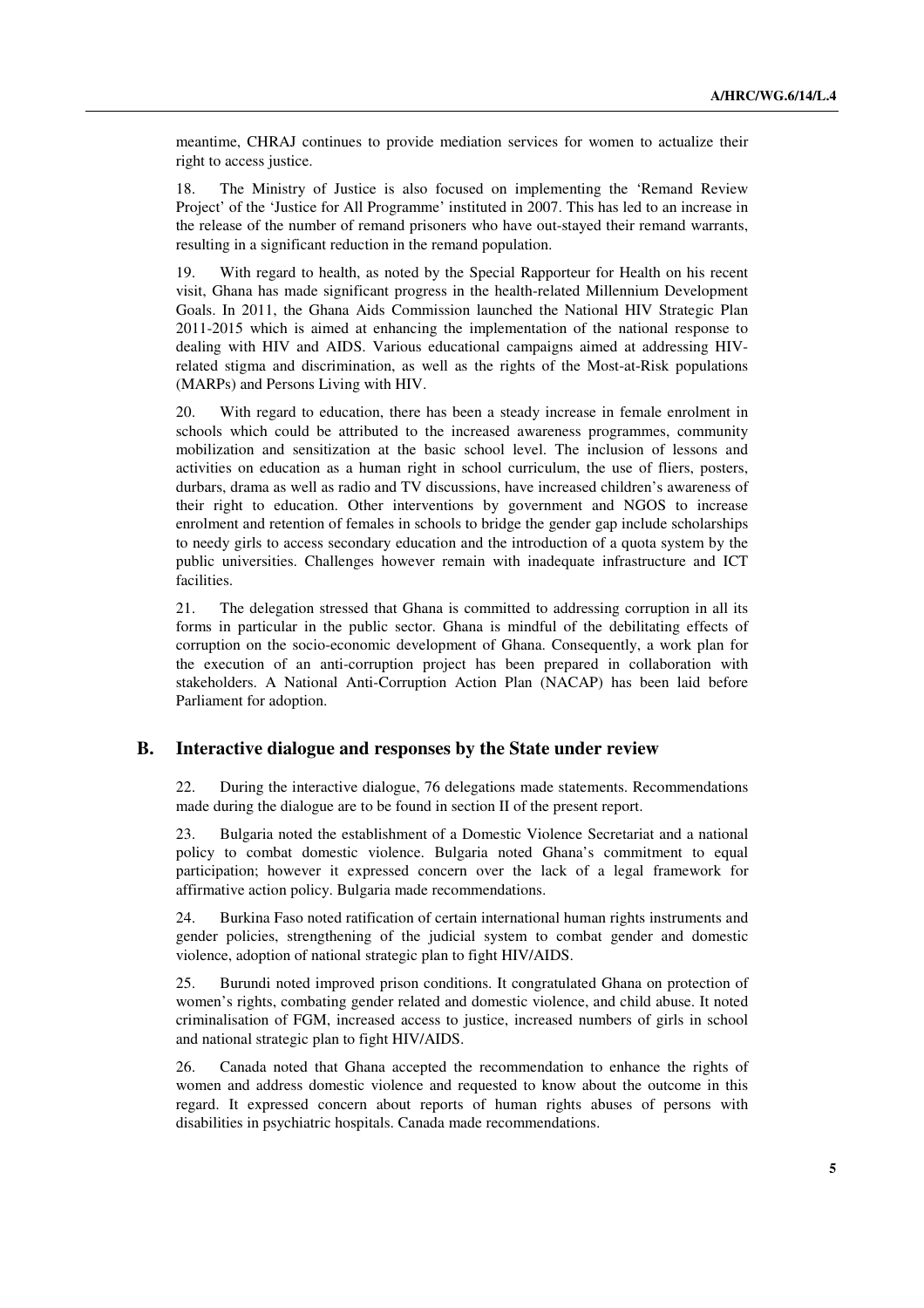27. Cape Verde congratulated Ghana on progress in establishing institutions and implementation mechanisms. It noted difficulties remaining and only partial implementation of many measures and instruments. It made a recommendation.

28. Chad noted acceptance of most 2008 recommendations and wide consultation by Ghana. Chad noted Ghana's participation in major human rights international instruments. Chad paid tribute to the improvement of living conditions. Chad made a recommendation.

29. Chile paid tribute to the implementation of the 2008 recommendations. Chile drew emphasis to improvements in women and children's living conditions and noted criminalisation of FGM. Chile made recommendations.

30. China appreciated promotion of gender equality and elimination of discrimination and violence against women. It noted increased enrolment rate in primary education and improved control over HIV/AIDS. It made a recommendation.

31. Congo noted improved human rights education to improve access to justice and prison conditions. Congo noted increased training for prison staff and detainees. Congo welcomed Ghana's fight against gender and domestic violence and harmful practices, and improved schooling rate.

32. Côte d'Ivoire noted Ghana's commitment to cooperation with the UN human rights system and praised open and constructive dialogue. It encouraged support for Ghana for schooling for girls and recognised the need for continued effort.

33. Cuba commended the Constitutional Reform Commission's recommendations on housing, education and gender equality. Cuba noted progress in combating domestic and gender violence, access to justice, detainee rights, land management and the fight against HIV/AIDS. Cuba made recommendations.

34. Cyprus acknowledged achievement of many Millennium Development Goals. It raised questions on treatment of persons with disabilities and requested information on follow-up to ratification of CRPD. Cyprus noted government's efforts to combat discrimination against women, and commended the fight against HIV/AIDS.

35. Czech Republic noted the need to strengthen protection against discrimination based on sexual orientation and raised concerns about public intolerance. It asked what measures and strategies are used against incitement to hatred and violence. It made recommendations.

36. Denmark recognised Ghana's increased funding of the Human Rights Commission yet expressed concern about scarce resources for it, and resulting access to justice. Denmark acknowledged steps to address witch camps yet raised concerns about this practice. Denmark made recommendations.

37. Djibouti noted Ghana's positive results in improving citizen access to justice. It acknowledged Ghana's ratification of the major international human rights treaties and urged international community support for Ghana. Djibouti made recommendations.

38. Egypt welcomed Ghana's effective implementation of legislation and programmes which have a positive impact on quality of life of Ghanaians. It noted the challenges faced in combating corruption and requested to know if there were any lessons learned in this regard. Egypt made a recommendation.

39. Estonia recognised the importance of human rights in Ghana's domestic policy. It appreciated the standing invitation to UN Special Procedures. Estonia expressed concern about violation of women's rights, discrimination and FGM. Estonia commended Ghana on Internet freedom but deplored low access. Estonia made recommendations.

40. Ethiopia congratulated Ghana on ratification of CRPD and the recognition of female genital mutilation as criminal offence. Ethiopia commended the progress made in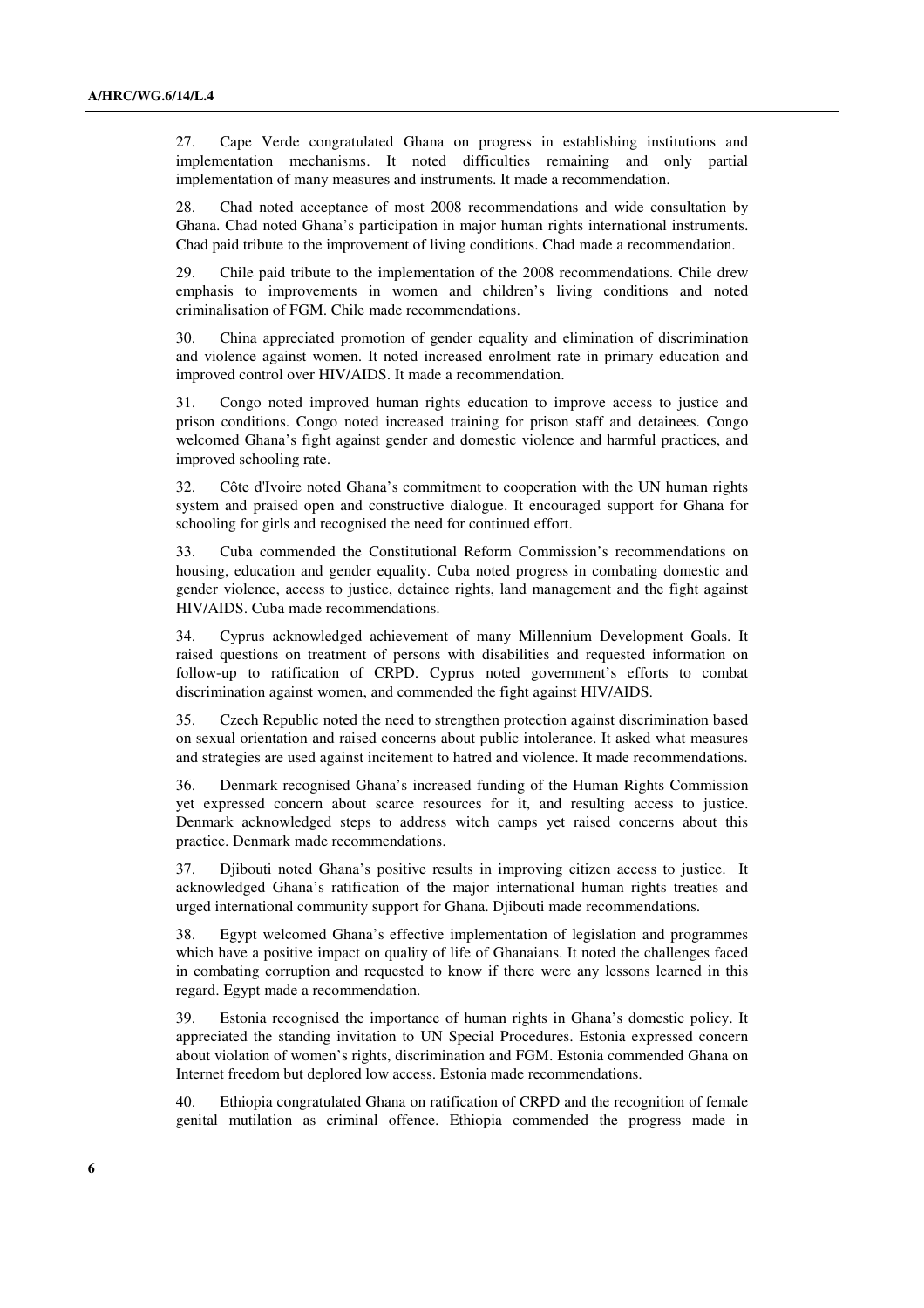implementing accepted UPR recommendations and encouraged Ghana to set up a national mechanism to oversee such implementation.

41. France expressed concern at violence against women and girls and FGM. France requested information on mechanisms prohibiting harmful traditional practices. France expressed concern for LGBT discrimination. It recalled concern raised by CAT regarding the issue of impunity and torture. France made recommendations.

42. Germany highlighted continuous improvement in access to safe drinking water and sanitation. Germany made recommendations.

43. Greece acknowledged combat against HIV/AIDS and improved rights for persons with HIV/AIDS. Greece recognised combat against FGM but expressed concern. Greece made recommendations.

44. Hungary noted improved women's awareness of their rights and improved equality in property inheritance. It noted increased enrolment of girls but raised concern over girls' access to education in northern Ghana. Hungary made recommendations.

45. India expressed concern over human rights challenges and acknowledged the multistakeholder, multi-sectoral approach to address them. India welcomed progress made against domestic violence, HIV/AIDS and in awareness of discrimination against women. India made a recommendation.

46. Indonesia welcomed achievements by the CHRAJ and urged adequate budgeting and compliance with the Paris principles. Indonesia noted roadmap to implement Domestic Violence Act and commended reduced HIV/AIDS. Indonesia made recommendations.

47. Iraq welcomed the efforts taken in eradicating domestic violence, in combating HIV/AIDS and in eradicating harmful traditional practices. Iraq made recommendations.

48. Italy welcomed improved children's rights but expressed concern over child labour, schooling and illiteracy. Italy acknowledged efforts to promote women's rights but raised concerns about violence against women and FGM. It made recommendations.

49. Kenya noted improved public education and awareness of human rights. Kenya highlighted Ghana's constitutional review. Kenya welcomed Ghana's implementation of most of the UPR 1<sup>st</sup> cycle recommendations and progress on women's and children's rights. Kenya made a recommendation.

50. Kyrgyzstan noted that Ghana accepted the recommendation from the Constitution Review Commission to abolish the death penalty. It also noted the measures taken in the areas of housing, education and in the elimination of harmful traditional practices. It made a recommendation.

51. Lesotho commended socio-economic, civil and political progress. It raised concern over education, health, and employment challenges yet noted measures to improve these issues. It made a recommendation.

52. Luxembourg requested information on measures planned to combat the high level of infant mortality. It recognised Ghana's recent stability yet asked what measures have been taken concerning December 2012 elections and post-electoral situation. Luxembourg raised concerns and made recommendations.

53. Malaysia acknowledged progress in implementing recommendations commended the constitutional review process. Malaysia recognised improvements in health, children's rights, education, combating corruption and land management. Malaysia made recommendations.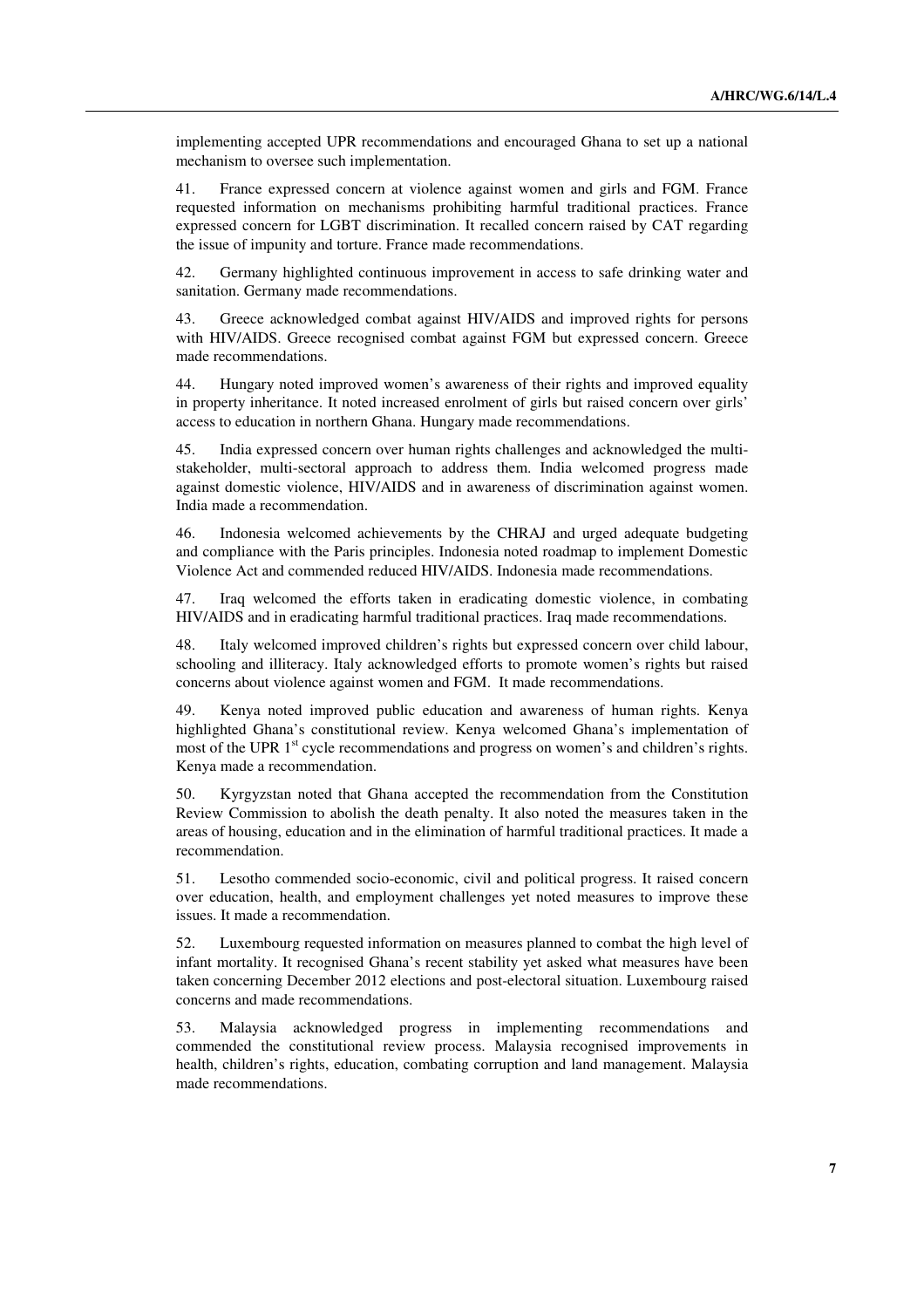54. Mauritania highlighted wide consultation of stakeholders, noted proposed reforms to improve human rights and welcomed progress in health and education. Mauritania encouraged Ghana to improve schooling for girls, combat stereotypes, harmful traditional practices and improve women's and girls' rights.

55. Mexico recognised measures to improve girls' right to education. Mexico hoped that the draft laws on inheritance rights will ensure that women enjoy their property rights. Mexico encouraged Ghana to continue to combat discrimination against women in law and in practice. Mexico made recommendations.

56. Morocco noted priority of human rights education and welcomed the constitutional review. It welcomed the national action plan to combat corruption and reform financial management. Morocco asked what measures would be taken for the operationalization of this action plan. It welcomed progress in schooling and urged international support.

57. Namibia welcomed the improved land registration process. It commended the upcoming National Human Rights Action Plan. Namibia made recommendations.

58. The Netherlands commended progress made yet raised concern over ratification of OP-CAT and related national legislation. The Netherlands welcomed increased sexual orientation and gender identity awareness and access to justice and urged rapid completion of on-going research. It made recommendations.

59. Nigeria commended the policies which enabled the enjoyment of the right to health and encouraged Ghana to redouble its efforts to ensure a balanced coverage of the National Health Insurance Scheme. It acknowledged efforts in the fight against HIV/AIDS. It welcomed efforts to eradicate negative cultural practices.

60. Norway welcomed Ghana's acceptance of the recommendation by the Constitution Review Commission to abolish the death penalty as well as intention to set up an interministerial implementation committee to oversee the implementation of recommendation the country receives during the UPR process. Norway raised concerns about discrimination against sexual minorities and prohibition of sexual activity between consenting adults of same sex. Norway made recommendations.

61. Palestine welcomed Ghana's establishment of a Domestic Violence Secretariat to coordinate effectively implementation of the Domestic Violence Act. Palestine acknowledged that the Ghana Prison Service continues to be engaged in reforming, rehabilitating and improving prisoner welfare. It made a recommendation.

62. The Philippines acknowledged Ghana's positive steps in addressing violations of the rights of women and children and improved access to education and justice for women. It applauded Ghana for its continued policies to protect the rights of migrants and their families. It made recommendations.

63. The delegation then addressed (advance) questions it had received from the Czech Republic, Denmark, the Netherlands, Mexico, Germany, Slovenia, Spain, Luxembourg and Canada.

64. With regard to measures to ensure that victims of violence are not obliged to pay the cost of their medical examination (Czech Republic), Ghana emphasised that the Domestic Violence Act provides for free medical care for victims of violence. The Police Hospital in Accra offers free medical treatment and the Domestic Violence and Victims Support Unit (DOVVSU) also pays for other medical services. Additionally, the Ministry of Women and Children's Affairs (MOWAC) has set up a fund to assist victims of domestic violence abuse which would soon become operational.

65. On the status of the Right to Information Bill, (Czech Republic, Denmark, Netherlands), the delegation informed that Parliament is currently considering it. The Bill is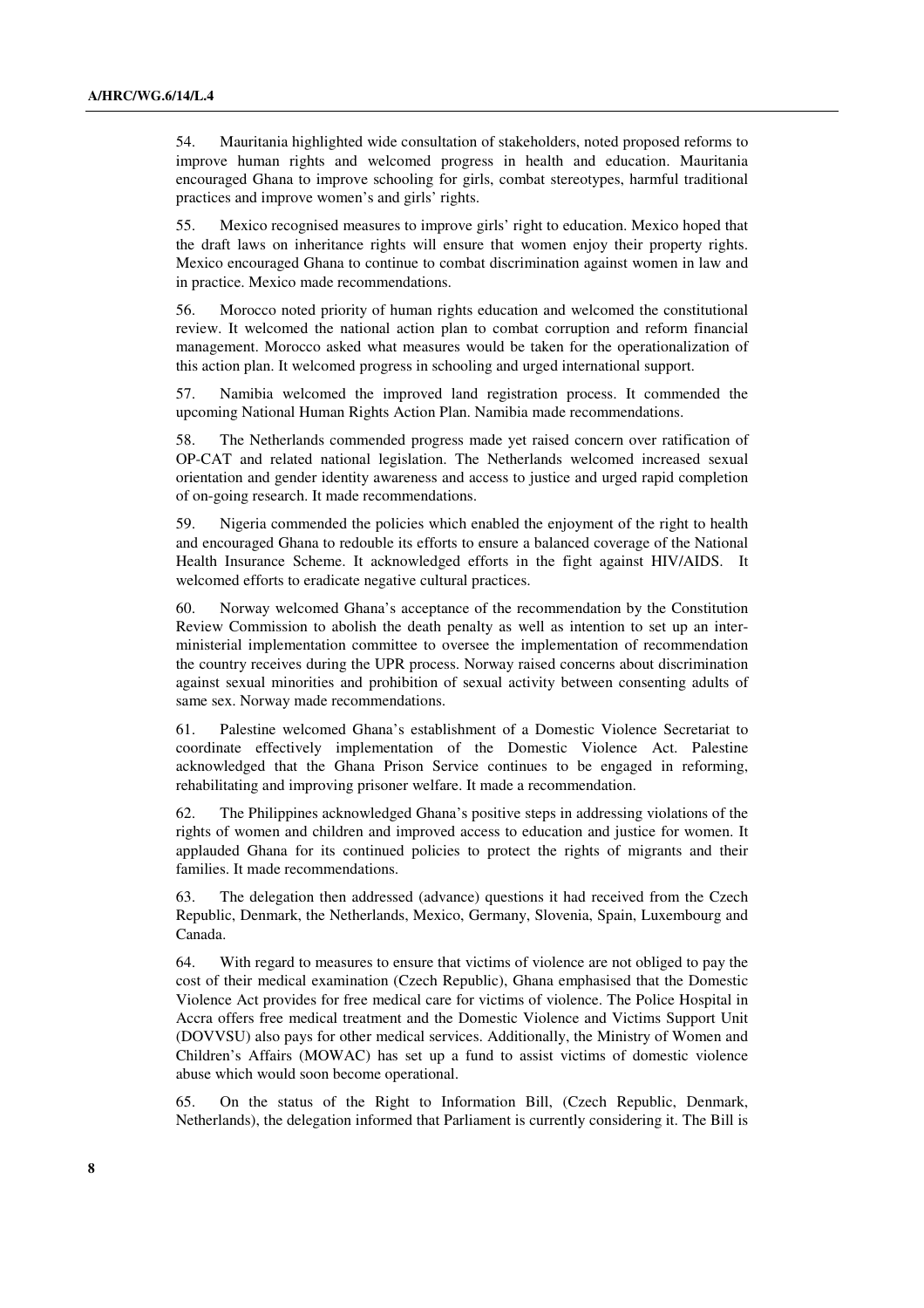in line with the international standard for freedom of expression in that it provides for maximum disclosure in relation to governance. It also provides for restrictions regarding public safety and national security among others. It is likely to be passed next year.

66. On the issue of trokosi and witch camps (Germany), the delegation emphasised that the issue of violence against persons suspected of practicing witchcraft is a challenge, given that it deals with entrenched beliefs, which makes it difficult to eradicate through legislation. Although Ghana's Criminal Offences Act criminalises lynching, maltreatment and other human rights abuses, extensive education in these areas are needed and are ongoing. There is also the need to protect those who have been forced to flee their homes, as well as make life more comfortable for them in camps of refuge.

67. The practice of trokosi has been criminalised by the Criminal Offences Act. This is also a practice firmly rooted in the cultural beliefs of a few communities. Ghana is committed to continuing the extensive educational campaigns and consultations already in progress to change the mind-sets of persons who indulge in these practices.

68. With regard to steps taken to promote an improved dialogue and relationship between mining companies, security forces and mining communities (the United Kingdom), the delegation acknowledged that the mining industry in Ghana has witnessed some challenges in recent times, notably illegal mining and its attendant environmental hazards and dissatisfaction among the mining communities which finds expression in conflict. To adequately address these problems, Parliament has passed six sets of regulations in June, 2012, to give full effect to the Minerals and Mining Act.

69. Ghana is furthermore, committed to ensuring that businesses in the mining sector as well as in the other sectors of the economy give due regard to human rights issues in their operations. Ghana welcomes the Guiding Principles on Business and Human Rights for implementing the United Nations 'Protect, Respect and Remedy Framework' as it will help the country address protection gaps in respect of business related human rights abuses.

70. Regarding Ghana's National Reconciliation Commission (Mexico), the delegation stated that this Commission was set up to provide a platform for victims of human rights abuses to share their painful experiences and seek reparation. The Commission recommended reparations to victims in the form of monetary awards which have been fully paid. Some also had confiscated properties returned to them. Those who still feel dissatisfied have the right to petition the Attorney General.

71. As to what is being done about the situation in the prisons (Germany), the delegation reported that several interventions have been put in place to improve the conditions in the prisons. The amount allocated for feeding of each prisoner has been increased from \$ 0.40 to \$1.00. In addition, a percentage of food stuffs produced on prison farms across the country are used to supplement the ration of the inmates.

72. All prisoners are classified as indigents under the National Health Insurance Scheme (NHIS) and thus enjoy free registration, enabling them to access good health care services under the Scheme. Prisoners who contract communicable diseases are sent to a health facility for care. Recently the Ministry of Health has directed that doctors should be attached to the various prisons.

73. To deal with congestion in the country's prisons, Government in 2011 completed the construction of a maximum security prison with a holding capacity for 2000 inmates, at Ankaful in the Central Region. Inmates from other prisons are being moved to the new prison facility to ease the congestion.

74. As regards the measures to address the gaps in coverage of the NHIS (Slovenia), the Government is presently exploring alternative means of financing the NHIS.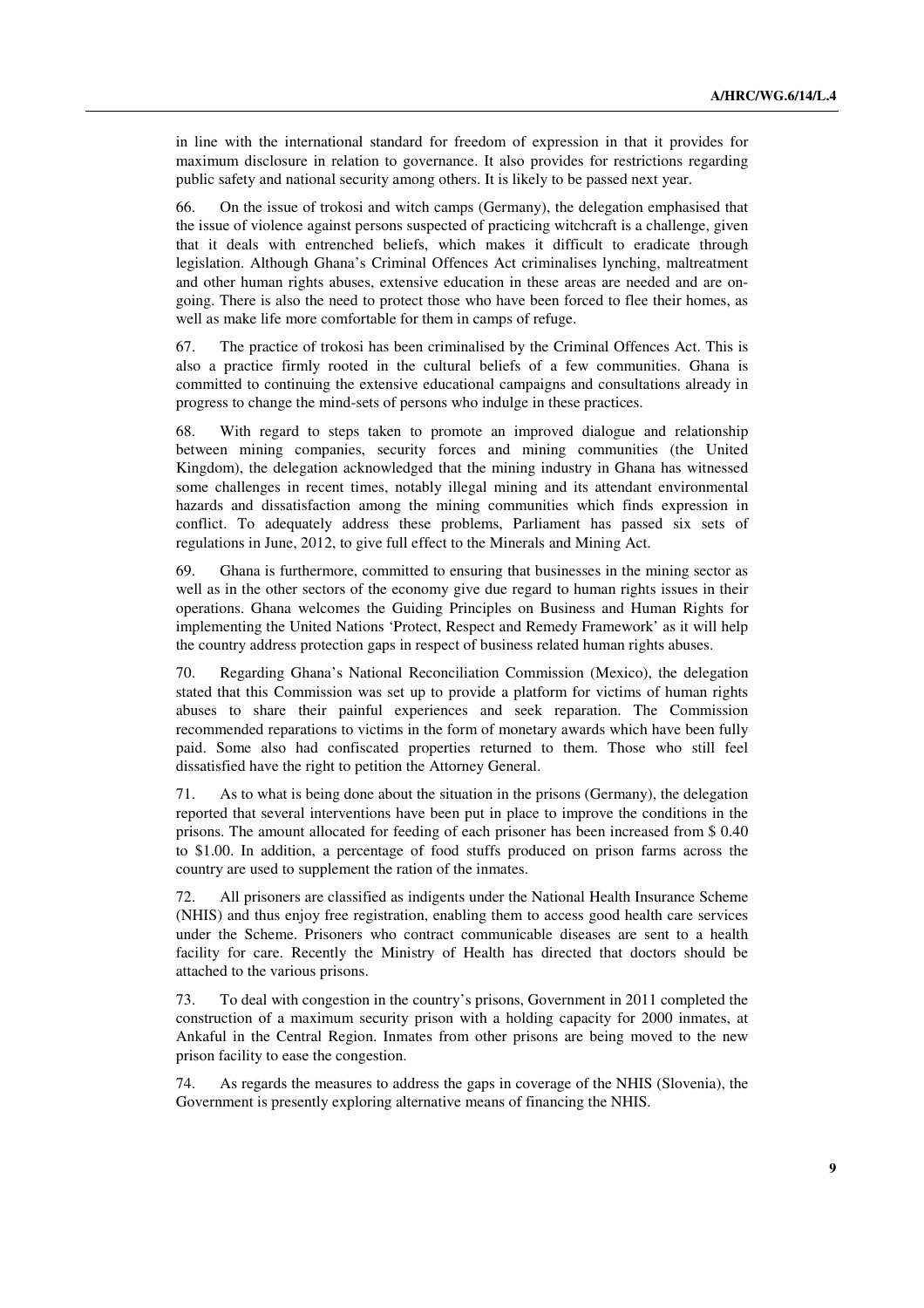75. Concerning whether Ghana will end its policy of non-equal treatment of homosexuals and LGBT in general (Germany) and how Ghana will apply the principle of non-discrimination in relation to the issue of homosexuality, (the Netherlands), the delegation emphasised that Ghana does not have a policy of non-equal treatment of its citizens. The Constitution entrenches the fundamental principles of non-discrimination and equality. It also guarantees the freedom of religion and the rights of persons to practice that religion. The Constitution also provides for the legislature to enact laws that further the social cohesion and economic development of the people.

76. On the CAT recommendation to criminalize marital rape, the delegation highlighted that the rape provision in the Criminal Offences Act does not make any distinction among women. It is applicable to all females above sixteen, married or unmarried, and neither are perpetrators of the offence of rape defined to exclude spouses. Section  $42(g)$  which made marriage a defence to rape has now been expunged from the statute.

77. On the measures to protect victims of child trafficking (Spain), the Government, together with MOWAC, the Department of Social Welfare and civil society organizations, has intensified sensitization efforts at the rural communities and areas of high risk. A number of training programmes have also been undertaken by the Ministry of the Interior, Ghana Immigration Service and Ghana Police Service to equip them with the skills and capacities needed to detect, deter and prevent child trafficking. MOWAC has also constructed a number of shelters for victims of trafficking and continues to solicit support from the private sector and other concerned actors.

78. As to measures to combat the high maternal mortality rate (Luxembourg), the delegation indicated that some women do not attend hospitals due to financial constraints and that the Government made medical treatment for pregnant women free, which has gone a long way to decrease the number of maternal deaths. There is also an increased education of women and training of Traditional Birth Attendants to provide safe maternal care during pregnancy and delivery. Additionally, comprehensive abortion care is being carried out by the Ministry of Health to ensure that no woman dies from unsafe abortion.

79. Concerning the outcome of the review process, including the establishment of the Domestic Violence and Victims Support Unit of the Ghana Police Service (DOVVSU), the adoption of a strategic plan and the progress achieved so far (Canada), the delegation stated that DOVVSU has undertaken a number of activities intended to sensitize the public on the need to respect women's and children's rights, to desist from violent conduct and resolve internal disputes through peaceful means. Significant strides have been made in advancing women's social, economic, civil and political rights. Participation of women in public life has also improved. It is worth noting that the Speaker of Parliament and the Chief Justice are women.

80. Ratification of OP-CAT and OPs-CRC (OP-CRC-AC and OP-CRC-SC) has been both approved by Cabinet, and will soon be considered by Parliament for ratification.

81. Poland thanked Ghana for its informative national report and noted its efforts to ensure better protection of human rights, including in the area of women's and children's rights. It made recommendations.

82. Portugal welcomed Ghana's ratification of CRPD and its cooperation with the United Nations human rights system. It stated that harmful traditional and cultural practices, discriminatory laws and lack of legal implementation were root causes of discrimination and human rights violations. It made recommendations.

83. The Republic of Korea noted that recommendations by Ghana's Constitutional Review Commission have made considerable contributions to enhancing basic human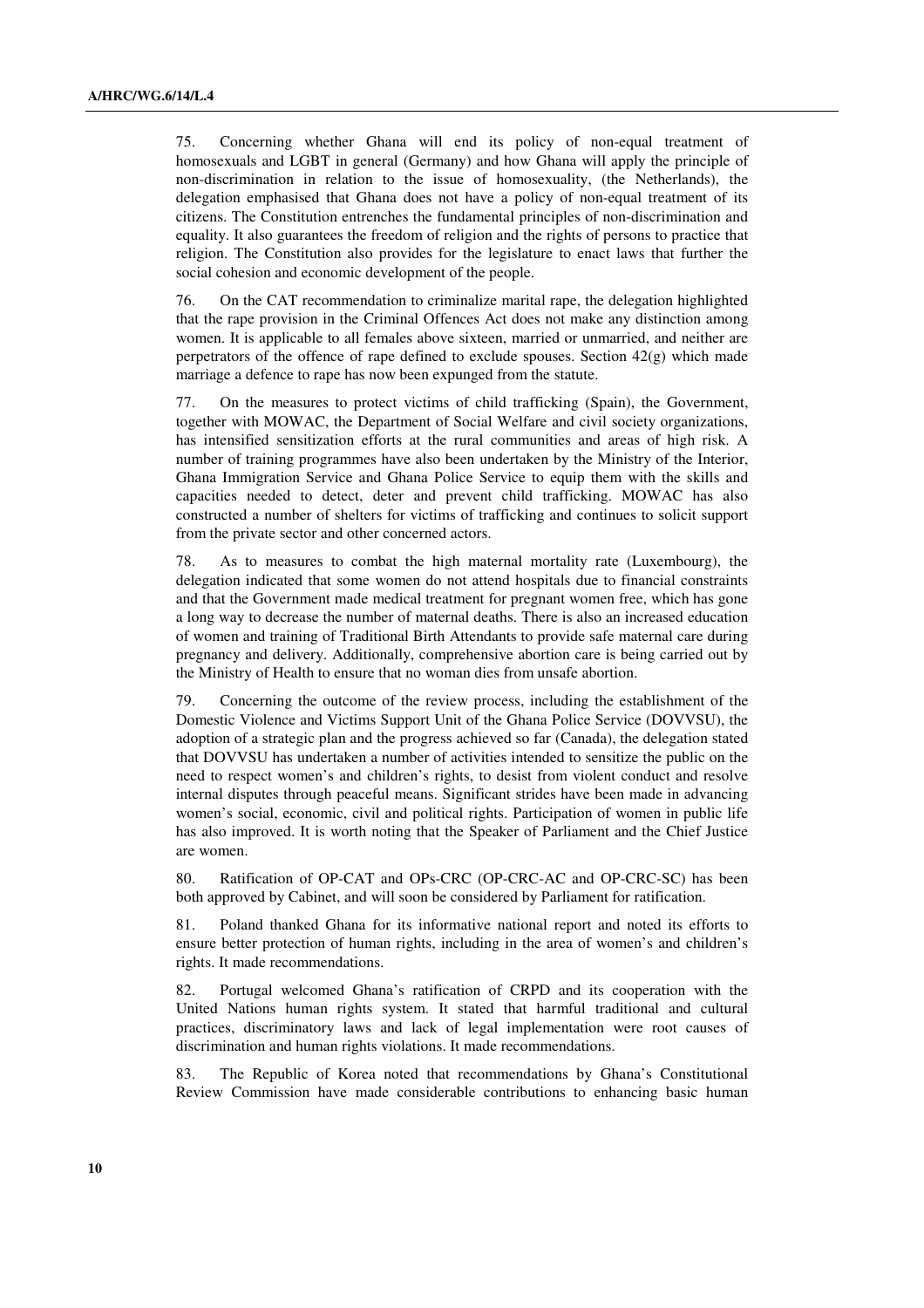rights, especially in relation to gender equality, education and housing. It made recommendations.

84. Romania congratulated Ghana on its intention to create an intergovernmental committee to oversee the UPR implementation process. However, it regretted that some former recommendations had been rejected and received no more attention from the Ghanaian authorities. It made recommendations.

85. Rwanda noted Ghana's commitment to equal participation of men and women and commended the significant progress in ensuring access to justice, fighting gender-based and domestic violence, combatting harmful traditional practices and implementing a land administration project. It made recommendations.

86. Senegal acknowledged Ghana's constant commitment to improving its human rights situation and praised Ghana's progress in fighting HIV/AIDS, protecting women's rights through measures aimed at facilitating their access to justice and girl's education. It made recommendations.

87. Singapore noted Ghana's achievement in the area of education with it having one of the highest school enrolment rates in Africa. It also noted its achievement in gender parity among high school students. Singapore noted Ghana's success in lowering adult HIV prevalence. It made recommendations.

88. Slovakia recognised Ghana's commitment to advance its human rights record since the first review. It commended Ghana for civil society consultation in relation to drafting the national report and credited Ghana for its standing invitation issued to HRC Special Procedures. It made recommendations

89. Slovenia welcomed running of awareness-raising programmes aimed at deepening respect for human rights. Ghana's integration of a gender perspective in implementing UPR recommendations and its steps towards eliminating harmful traditional and cultural practices that discriminate against women were also appreciated. It made recommendations.

90. South Africa welcomed Ghana's progress on the HIV/AIDS epidemic, commitment to international human rights law and the many instruments to which it adheres, ratification of CRPD, women's access to justice, establishment of violence courts and the National Commission for Civil Education. It made recommendations.

91. South Sudan noted the establishment of the gender-based domestic violence courts and requested to know whether court costs and other fees associated with civil criminal modus operandi were covered by the institution, as the victims were either poor or did not work outside their home. It made recommendations.

92. Spain welcomed Ghana's ratification of CRPD and viewed very positively the recommendation of the Constitutional Review Commission regarding abolition of the death penalty, which has been including in the White Paper on constitutional reform. It made recommendations.

93. Sri Lanka acknowledged the public education programmes by the Commission on Human Rights and Administrative Justice, the stabilisation of the AIDS epidemic, and the efforts to protect women's and children's rights and increase girls' enrolment at school. It made a recommendation.

94. Sudan wished to emphasise that great efforts have been made by the Ghanaian Government and civil society to ensure that girls enrol and stay at school in order to lessen the gender gap in the education system. It made recommendations.

95. Swaziland stated that Ghana had undertaken much activity aimed at addressing recommendations made at its review in 2008. The delivery of access to human rights may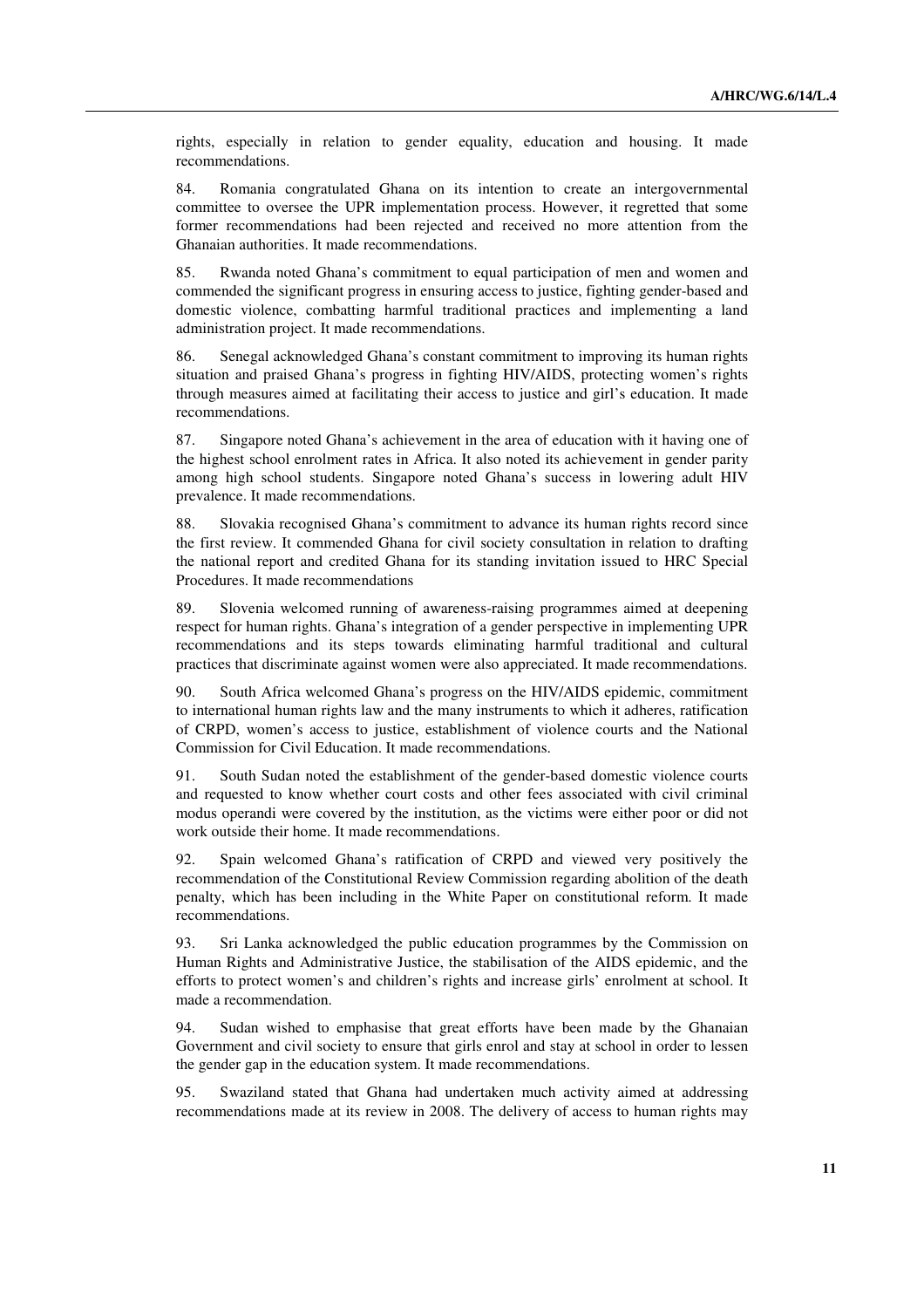be hampered by the lack of resources. Swaziland encouraged Ghana to lobby the international community for assistance in this regard.

96. Switzerland commended Ghana's adoption of the Action Plan for Human Rights and its willingness to improve their protection through constitutional reform and specifically in relation to abolition of the death penalty. Ghana has taken measures to improve the protection of women and children. It made recommendations.

97. Thailand noted Ghana's efforts to promote the right to education, including raising literacy rates and access to education especially for girls in rural areas. Thailand commended Ghana for ratifying the CRPD and its Mental Health Act 2012 as well as its National HIV Strategic Plan. It made recommendations.

98. Timor-Leste commended Ghana for its considerable progress in many areas, including prison conditions, gender-based violence, criminalisation of harmful traditional practices and police brutality. Yet, several stakeholder submissions have called attention to a number of remaining issues including continued alleged brutality and excessive use of force by the police. It made a recommendation.

99. Togo praised Ghana's measures against domestic and gender-based violence, harmful traditional practices and the HIV/AIDS epidemic as well as its ratification of the Convention on Persons with Disabilities. Togo encouraged Ghana to accelerate steps to eradicate torture and other cruel, inhuman or degrading treatments.

100. Trinidad and Tobago commended Ghana's progress in the promotion and protection of human rights, specifically the National Human Rights Action Plan, the Gender-based Violence Court, the plethora of social programmes and the new 5-year HIV/AIDS strategic plan. It made recommendations.

101. Tunisia noted Ghana's setting up of its Constitutional Review Commission and recorded progress in access to justice, rights of detainees and combating domestic violence. Tunisia congratulated Ghana on establishing its National Action Plan for Human Rights and its strategy for national growth and poverty reduction. It made recommendations.

102. Turkey recognised Ghana's steps towards eradicating harmful traditional practices, ensuring equal rights for women and promoting education and health as important developments. It also commended Ghana on its anti-corruption action plan and improved land regime. It made recommendations.

103. Uganda noted the attention Ghana had given to combating harmful traditional practices, training traditional leaders on Domestic Violence and Criminal Offences Acts, establishing Technical Support Units and launching the new HIV Strategic Plan. Uganda made a recommendation.

104. The United Kingdom noted that Ghanaian Constitution guarantees fundamental human rights and freedoms, including civil, political, social, economic and cultural rights. Progress towards abolition of the death penalty and eliminating discrimination against the disabled would be welcomed. It made recommendations.

105. The United States of America encouraged Ghana to increase prosecutions of human trafficking and services offered to victims and to give special attention to the fight against forced child labour in the fishing industry on Lake Volta. It also encouraged the protection of all citizens regardless of sexual orientation. It made recommendations.

106. Uruguay commended the work of the Commission on Human Rights and Administrative Justice. However, it has been reported that women practising witchcraft and widows are violently treated, often being stripped of their inheritance and sometimes subjected to humiliating rituals, whilst cases of female genital mutilation are alarmingly high. It made recommendations.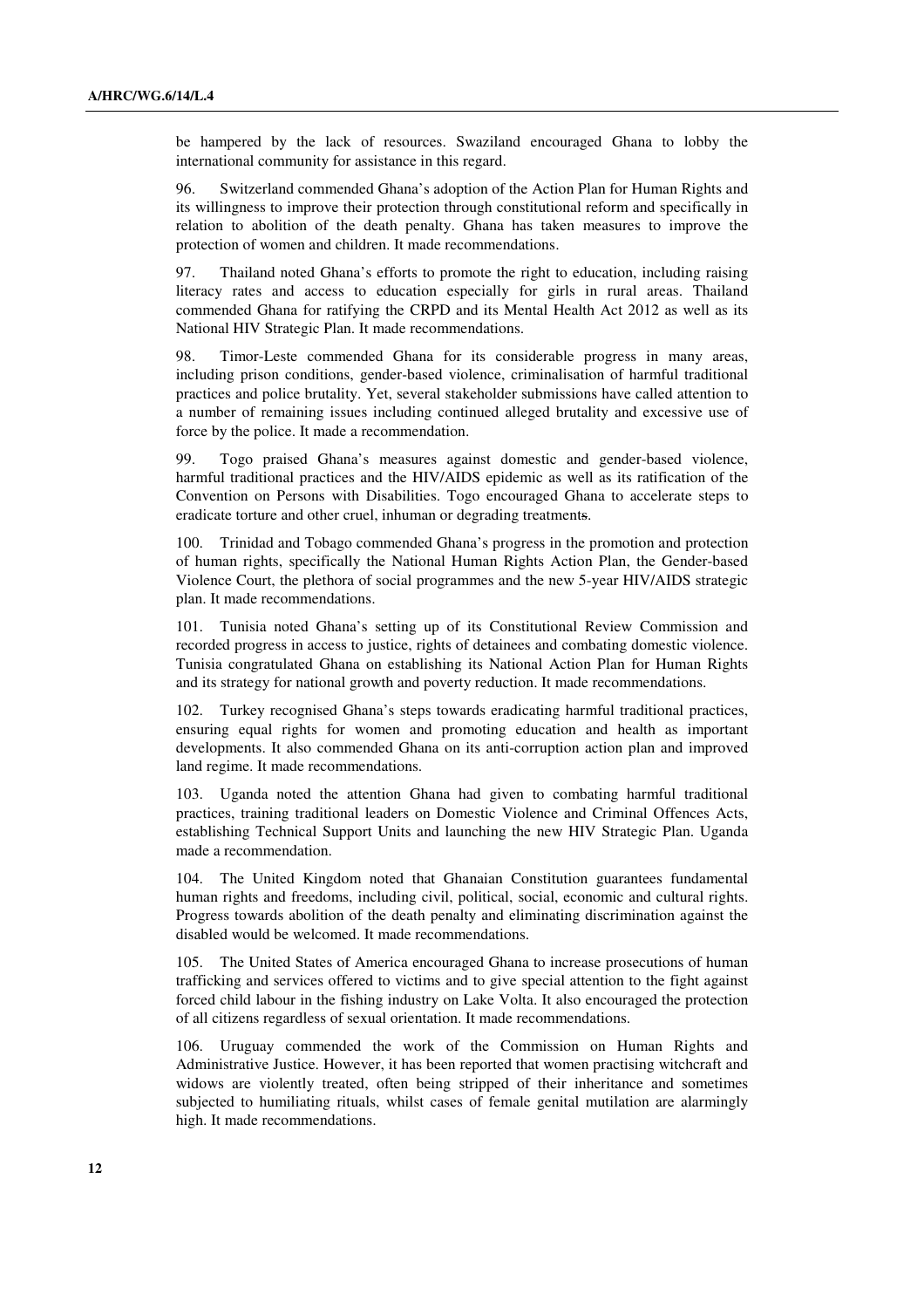107. Zimbabwe stated that Ghana has made tremendous progress in areas including in the advancement of the equality and empowerment of women, in the enrolment of girls in school, in the effective delivery of justice and in the protection of children's rights. It made a recommendation.

108. Algeria noted Ghana's concrete efforts in the promotion and protection of human rights by an institutional strengthening programme, in particular setting up of Constitutional Review, Human Rights and Administrative Justice and HIV/AIDS commissions. It made recommendations.

109. Angola praised Ghana's continued commitment to human rights mechanisms and international instruments along with Government efforts in promoting rights and fundamental freedoms through constitutional reforms, adoption of legislation in the fields of penal justice and measures in the fields of housing, education and sexual equality.

110. Australia welcomed Ghana's commitment to abolish the death penalty and to several human rights reforms, particularly those in support of gender equality. It expressed concern about protection of the rights of persons with disabilities, as well as the reports of police brutality, arbitrary arrest and excessive detention. It made recommendations.

111. Austria commended Ghana's fight against gender-based violence and establishment of a specific GBV court, but was concerned about persistent violence against women. Austria was alarmed that harmful traditional practices, including female genital mutilation, are still carried out, especially in Northern Ghana. It made recommendations.

112. Bangladesh was impressed by Ghana's efforts in promoting and protecting the human rights of its people, and for ratifying the major international human rights treaties. Bangladesh commended Ghana in achieving a decline of over 25% in HIV prevalence. It made recommendations.

113. Belgium commended the recommendation, made by Ghana's Constitutional Reform Commission, to abolish*, de jure*, the death penalty. In this regard, Belgium wound like to know whether the Ghanaian authorities undertake to follow this recommendation. It made recommendations.

114. Benin noted with satisfaction Ghana's progress in the fields of access to justice, improved detention conditions, combating domestic violence, eliminating harmful cultural practices, spouse property rights, the inheritance issue and refugee return to families and communities.

115. Botswana commended Ghana for its clear commitment to promoting and protecting human right. Botswana appreciated Ghana's institutional improvements and the recent constitutional review as well as gender equality and property inheritance legislation, and improved birth registration. It made a recommendation.

116. Brazil recalled the concern it raised in 2008 on the lack of gender perspective in the implementation of the Rent Act and was pleased to know that this Act was being reviewed. It commended Ghana for the efforts in decreasing HIV/Aids prevalence, especially by controlling new infections and reducing mother to child transmission. Brazil made recommendations.

117. The delegation stated that, as part of efforts to address the gaps in its human rights framework, the Government is working with the Commission for Human Rights and Administrative Justice (CHRAJ), the National Human Rights Institution and other stakeholders to develop a national Human Rights Action Plan (NHAP). In addition, the MOWAC is working closely with CHRAJ and other stakeholders to put in place a comprehensive gender action plan to specifically address the gender inequality that persist in the social set up.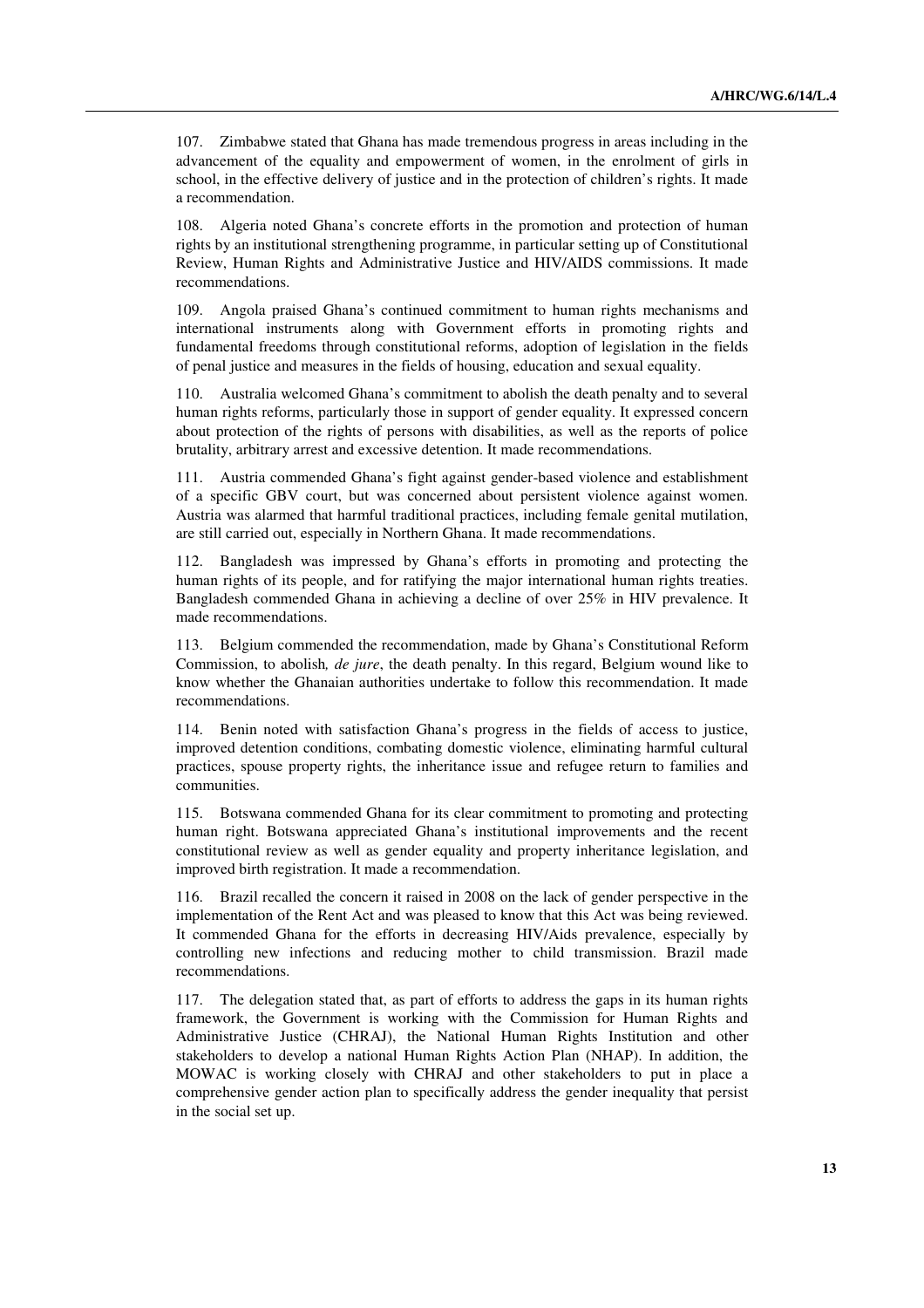118. On the issue of legal costs to victims of violence, processes undertaken are criminal in nature and instituted by the State, and the victims incur no costs. In some cases, judges are given the mandate to award some compensation to victims.

119. The Constitutional Review Commission, set up to review the 1992 Constitution of Ghana with a view to making recommendations for strengthening of the Governance architecture, has submitted its report to the Government. The Government has accepted the majority of their recommendations, and consultations are on-going to examine the feasibility of the other recommendations yet to be accepted. A Committee has been set up to consider the implementation of the accepted recommendations.

120. The Commission recommended the creation of an independent fund to finance the advocacy activities and institutional-building programmes of the independent governance institutions such as the Judiciary, Electoral Commission, Media Commission, CHRAJ and the National Commission for Civic Education. This recommendation is intended to gird the need to safeguard the independence, neutrality and impartiality of the governance institutions tasked with the promotion of human rights. In this regard, the Government will welcome any suggestions, contributions or support from the international community that will strengthen the capacity of these critical institutions to deliver on their mandate. Many of questions raised during the interactive sessions were addressed in the Deputy Minister's introductory remarks especially on the death penalty and harmful cultural practices.

121. In response to concerns about the up-coming elections to take place on 7th December, 2012, the delegation assured the Council that the government was committed to ensuring free, fair and transparent elections. To further enhance transparency of the process, a biometric registration of eligible voters has been introduced for the very first time in the country's electoral history. The Government has also taken concrete steps to adequately resource the Electoral Commission as well as other relevant institutions, who are actively involved in educating the public on their rights and obligations during the elections. He assured that government is doing its best to ensure that all play their part in safeguarding the independence neutrality and impartiality of the governance institutions tasked with promoting human rights.

122. The delegation thanked the UPR Working Group for the opportunity given to Ghana to engage the Working Group in the review of its human rights framework. Ghana looks forward to a fruitful collaboration in implementing the recommendations that it would accept.

# **II. Conclusions and/or recommendations**

123. **The recommendations formulated during the interactive dialogue/listed below enjoy the support of Ghana:**

123.1. **Expedite the ratification of the Optional Protocols to CRC (India);**

 123.2. **Ratify the two Optional Protocols to the Convention on the Rights of the Child on the Involvement of Children in Armed Conflict (OP-CRC-AC) and on the Sale of Children, Child Prostitution and Child Pornography (OP-CRC-SC) (Sudan);**

 123.3. **Ratify the Optional Protocol on Children in Armed Conflict and the Optional Protocol on the Sale of Children, Child Prostitution and Pornography (Greece);** 

 123.4. **Consider an early ratification of the newest OP to CRC on a communication procedure (Slovakia);**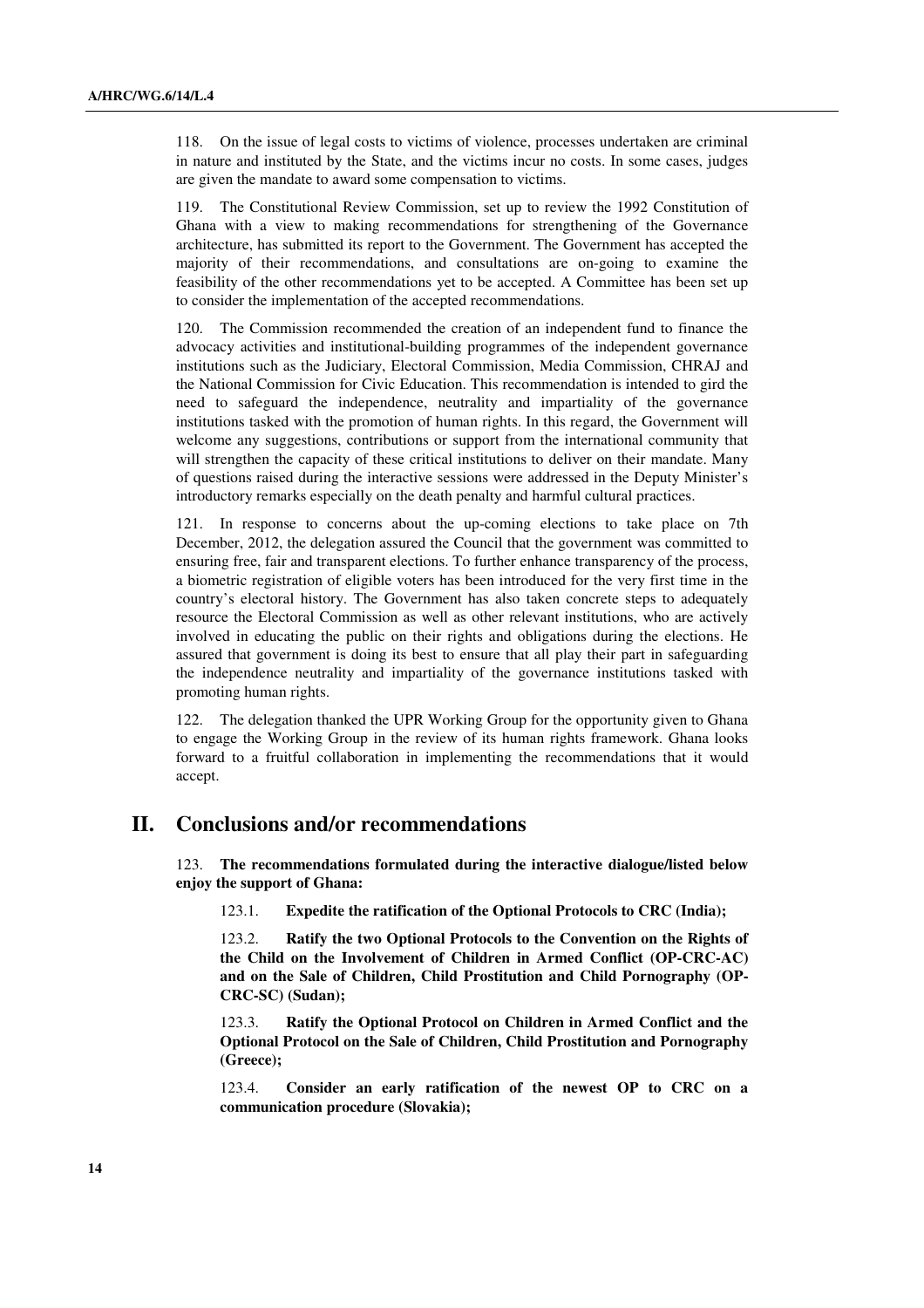123.5. **Consider ratifying the Palermo Protocol supplementing the United Nations Convention Against Organized Crime (Philippines);**

123.6. **Consider ratifying ILO Convention 189 (Philippines);**

 123.7. **Ratify before the end of the third UPR cycle those Conventions to which Ghana is a signatory (Hungary);** 

 123.8. **Put to an early referendum all recommendations of the Constitutional Review Commission approved by the Government that requires changes to the Constitution, including the removal of the death penalty (United Kingdom of Great Britain and Northern Ireland);**

 123.9. **Integrate into its domestic law the various international instruments of human rights to which it is a party (Chad);**

 123.10. **Implement the CEDAW committee's recommendations from 2006 to bring article 7 of the Constitution and section10 of the Citizenship Act in line with article 9 of the CEDAW convention (Slovenia);**

 123.11. **Intensify its efforts to complete the alignment of national legislation with the provisions of the Rome Statute and to expedite the process of ratification of the Optional Protocol to the Convention against Torture (Tunisia);**

 123.12. **Develop and implement a National Action Plan for human rights, in order to framework a systematic approach to the promotion and the protection of human rights in the country (Indonesia);**

 123.13. **Give momentum to the process of completing the drafting of a National Human Rights Action Plan (NAHRAP) which would enable the country to address all human rights concerns in a comprehensive and holistic manner (Kenya);**

 123.14. **Continue its fight to promote and protect women's rights (Bangladesh);**

 123.15. **Continue its current efforts in the field of promotion and protection of women's rights (Egypt);**

 123.16. **Continue to prioritize the promotion and the protection of the rights of women (South Africa);**

 123.17. **Redouble its efforts to ensure the protection of the rights of women and children (Luxembourg);**

 123.18. **Make efforts to achieve gender equality, including through adoption of the Property Rights of Spouses Bill and the Intestate Succession Bill (Iraq);**

 123.19. **Enforce the prohibition of torture while reflecting on the condition of detention centres (Turkey);**

 123.20. **Explicitly prohibit corporal punishment of children in all settings, including the home (Austria);**

 123.21. **Report back to the Working Group of the UPR on the subject of access to justice, at the next review of Ghana for the UPR (The Netherlands);**

 123.22. **Accelerate necessary measures for training police personnel on the principles of human rights and the minimum treatment of prisoners and detainees according to a clear curriculum (Iraq);**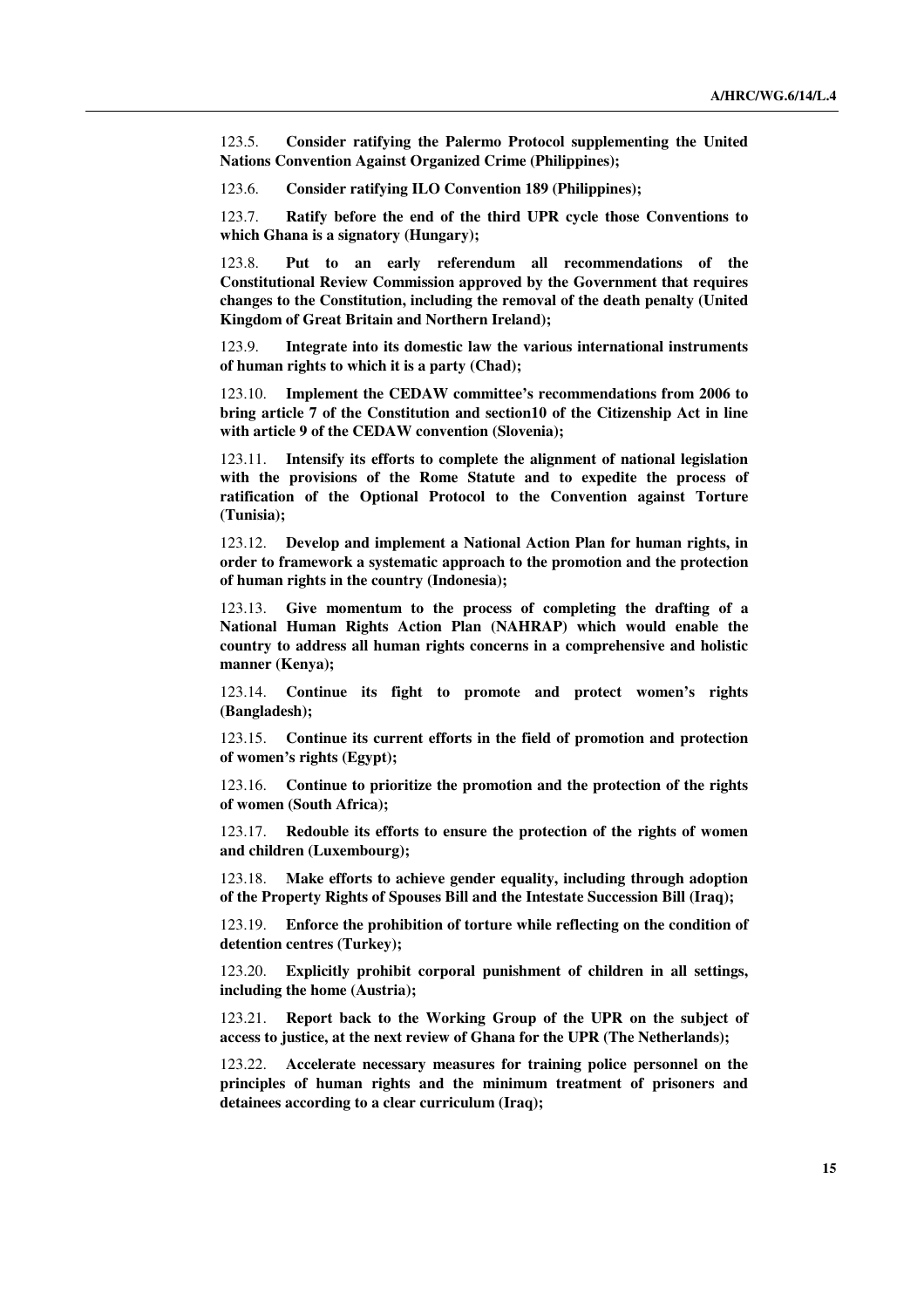123.23 **Carry out awareness raising campaigns to promote the birth registration of all children, particularly those living in poverty and adopt necessary measures to guarantee effective access to free birth registrations for new-borns (Mexico);** 

124. **The following recommendations enjoy the support of Ghana which considers that they are already implemented.**

 124.1. **Criminalise and punish the practice of acts of racial discrimination (Portugal);**

 124.2. **Combat discrimination, in particular against minorities and immigrants (Romania);**

 124.3. **Build on its achievement and redouble its efforts to combat police brutality through administrative and judicial sanctions against perpetrators, training and education for serving police officers, and consider including relevant human rights education materials in the cadets' training curriculum (Timor-Leste);**

 124.4. **Take measures in order to fight against impunity in torture and illtreatment, especially in the cases of police brutality and excessive use of force (France);** 

 124.5. **Ensure that the fundamental legal safeguards for persons detained by the police are respected (Poland);**

 124.6. **Adopt and apply the legislation that effectively improves detention conditions in prison centres and ensure the respect of judicial guarantees offered to detainees (Spain);**

 124.7. **Ensure the separation of juveniles and adults in prison cells, through, inter alia, establishing juvenile detention centres (Namibia);**

 124.8. **Take steps to prevent, and ensure accountability for, acts of violence perpetrated against individuals, including on the basis of their sexuality (Canada);**

 124.9. **Ensure that complete and impartial investigations are conducted on the allegations of attacks and threats against persons based on their sexual orientation or gender identity and bring those responsible to justice in conformity with the international standards (Belgium);**

- 125. **The following recommendations enjoy the support of Ghana which considers that they are in the process of implementation.**
	- 125.1. **Ratify CED, OP-CAT, OP-CRC-AC and OP-CRC-SC (Spain);**

125.2. **Consider the ratification of CRPD, and OP-CRC-SC (Rwanda);**

125.3. **Proceed swiftly with the ratification of the OP-CAT (Estonia);**

 125.4. **Ratify and implement the OP-CAT in the earliest possible date (Czech Republic);**

 125.5. **Ratify the Optional Protocol to the Convention against Torture and Other Cruel, Inhuman or Degrading Treatment or Punishment, and introduce human rights education for police and security forces (Australia);**

 125.6. **Complete the process of full alignment of its national legislation with all obligations under the Rome Statute of the ICC and ratify the Agreement on Privileges and Immunities of the Court (Slovakia);**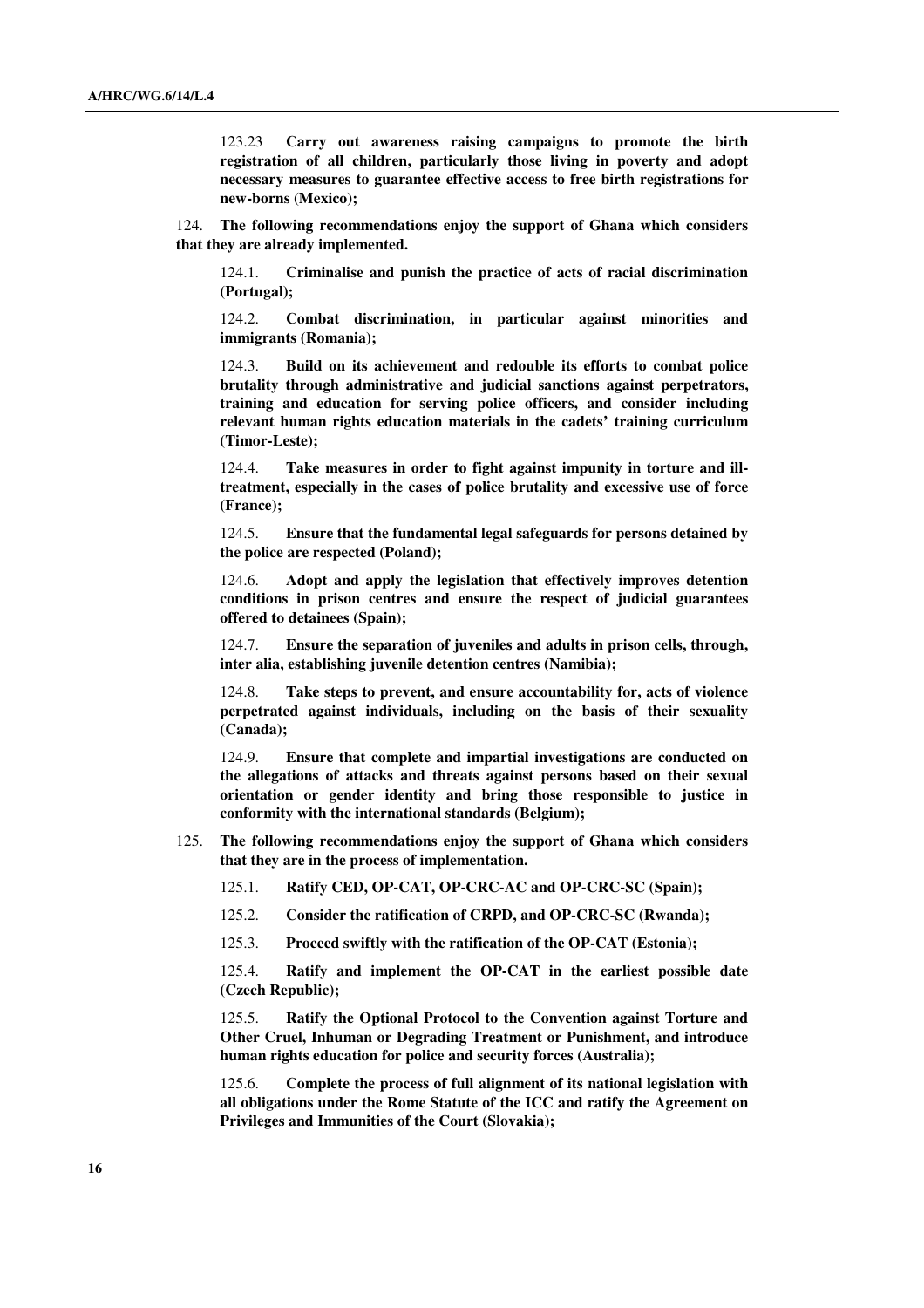125.7. **Strengthen the Commission on Human Rights and Administrative Justice through financial and human resources (Switzerland);**

 125.8. **Further strengthen the Commission on Human Rights and Administrative Justice for its compliance with the Paris Principles (Tunisia);**

 125.9. **Effectuate the expansion of the Human Rights Commission's mandate (Denmark);** 

 125.10. **Accelerate the adoption of pending bills and intensify efforts in order to see more strengthened implementation of the measures decided and instruments created, including in terms of the difficult fight against harmful traditional practices, protection of children, inequality of rights between sexes, and access to justice and strengthening of its effectiveness (Cape Verde);**

 125.11. **Take measures to ensure proper legal framework for the Affirmative Action Policy (Bulgaria);** 

 125.12. **Develop consequential strategies to fulfil the affirmative action policies of 40 per cent of women in the public decision making processes (South Sudan);**

 125.13. **Remain steadfast in pursuing its impressive policies towards gender equality, particularly by strengthening measures to eradicate gender-based violence (Lesotho);** 

 125.14. **Take immediate action against discrimination of women by effectively enforcing the women's right to equal treatment as it is guaranteed in Ghana's constitution, for example, by ensuring and promoting access to education (Germany);** 

 125-15. **Designate a national mechanism for the prevention of torture and other cruel, inhuman or degrading treatment or punishment (Poland);**

 125.16. **Ratify without delay the Optional Protocol to the Convention Against Torture and, in this context, to establish a national mechanism for the prevention of torture as provided by this instrument (Luxembourg);** 

 125.17. **Improve, as a matter of urgency, conditions in prisons and detention centres, in particular inmates' access to food, medical care and overcrowding (Slovakia);**

 125.18. **Continue efforts to reduce overcrowding in the prison system and ensure that the Standard Minimum Rules for the Treatment of Prisoners are observed (Austria);** 

 125.19. **Redouble its efforts to promote and protect women's rights, including treating with the widespread violence against women (Trinidad and Tobago);**

 125.20. **Continue to adopt measures to investigate, prosecute and punish the perpetrators of acts of violence against women (Chile);**

 125.21. **Strengthen awareness-raising campaigns on the issue of violence against women, bringing perpetrators of such crimes to justice (Italy);** 

 125.22. **Undertake concrete steps in order to prevent violence against women, including domestic violence, also through awareness-raising and educational efforts (Poland);** 

 125.23. **Continue the implementation of the strategic plan regarding domestic violence, in particular violence against women and girls (Algeria);**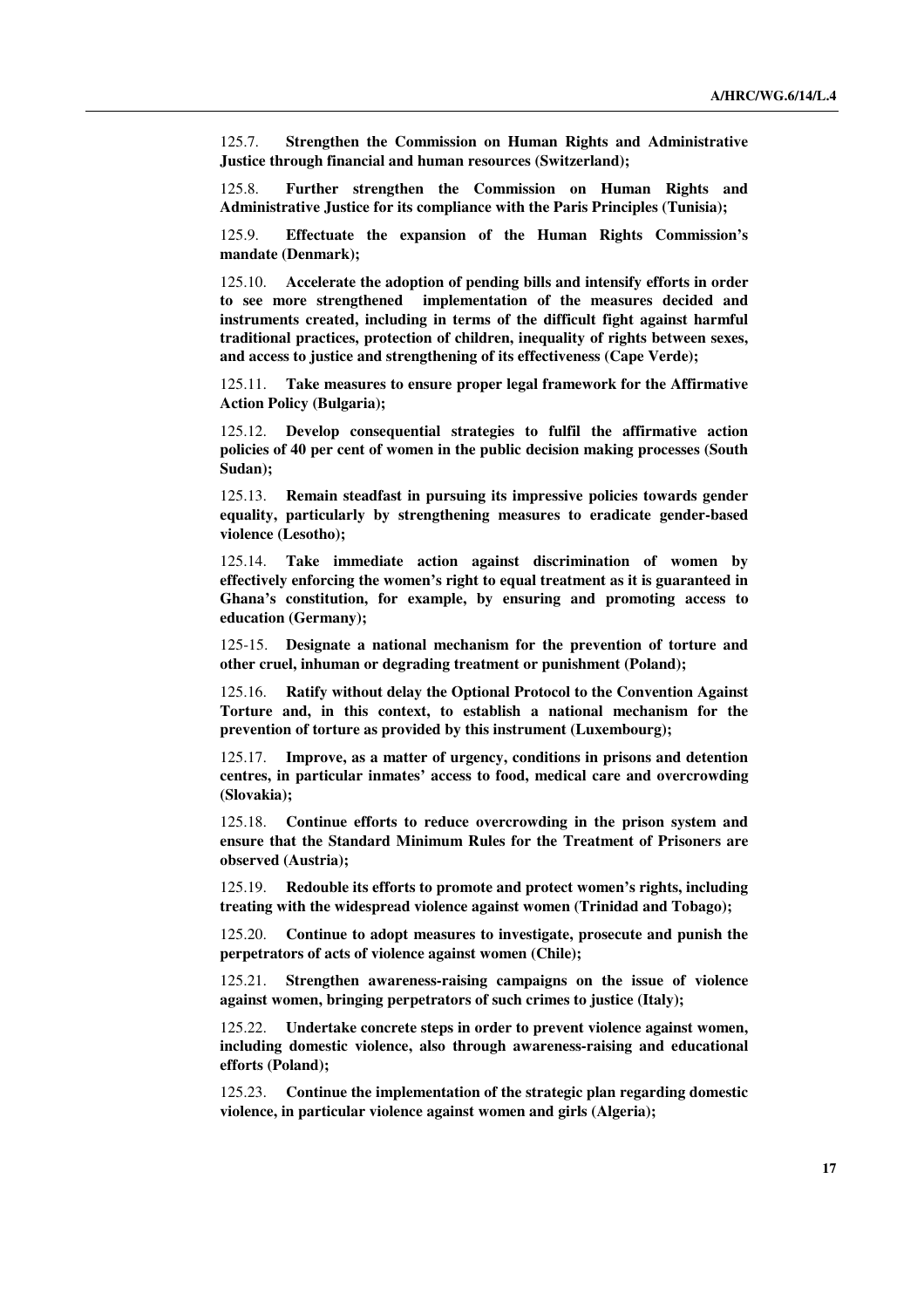125.24. **Take all necessary legislative and practical measures to eradicate the violence against women, in all its forms, and to promote gender equality (Romania);**

 125.25. **Continue to give full attention to this most important issue (domestic violence) and to fully implement the Domestic Violence Act and its Roadmap (Indonesia);** 

 125.26. **Fully implement the Domestic Violence Act and ensure the effective functioning of the Police's Domestic Violence Victim Support Unit (Austria);**

 125.27. **Abolish all discriminatory legal provisions towards women and increase its efforts in combating all forms of violence against women, including marital rape, child and other forced marriages, and female genital mutilation (Portugal);**

 125.28. **Allocate more resources on establishing shelters for women subject to domestic violence and provide accommodation services for girls deprived of access to education (Turkey);**

 125.29. **Intensify efforts to address gender disparities and combat violence against women including through the strengthening of law enforcement in accordance with its Domestic Violence Act as well as media and education programmes aimed at increasing public awareness and sensitivities on the rights of women (Malaysia);** 

 125.30. **Further strengthen the system, including through adequate funding, to allow all victims of violence to receive protection, services including coverage of the costs of their medical examination and to eliminate long delays in court proceeding (Czech Republic);**

 125.31. **Ensure that effective and prompt investigations are carried out into all allegations of domestic violence and female genital mutilation, and that those responsible are brought to justice (Norway);**

 125.32. **Continue its efforts in the field of women's rights in order to, amongst others, enforce the Acts against Domestic Violence of 2007 and laws prohibiting harmful practices against women, including trokosi and female genital mutilation (Brazil);**

 125.33. **Take steps to fully implement the 2007 Domestic Violence Act, inter alia by ensuring that effective and prompt investigations are carried out for any allegations of domestic violence and female genital mutilation, and that those responsible are brought to justice (Canada);**

125.34. **Continue to fight against female genital mutilation (Italy);**

125.35. **Continue efforts to fight against female genital mutilation (Senegal);**

125.36. **Step up efforts to fight female genital mutilation (Uganda);**

 125.37. **Effectively prevent and prosecute female genital mutilation (Germany);**

 125.38. **Adopt all measures, as a matter of priority, to eliminate female genital mutilation (Greece);**

 125.39. **Establish awareness campaigns on the prohibition of harmful traditional practices such as female genital mutilation and Trokosi (Switzerland);**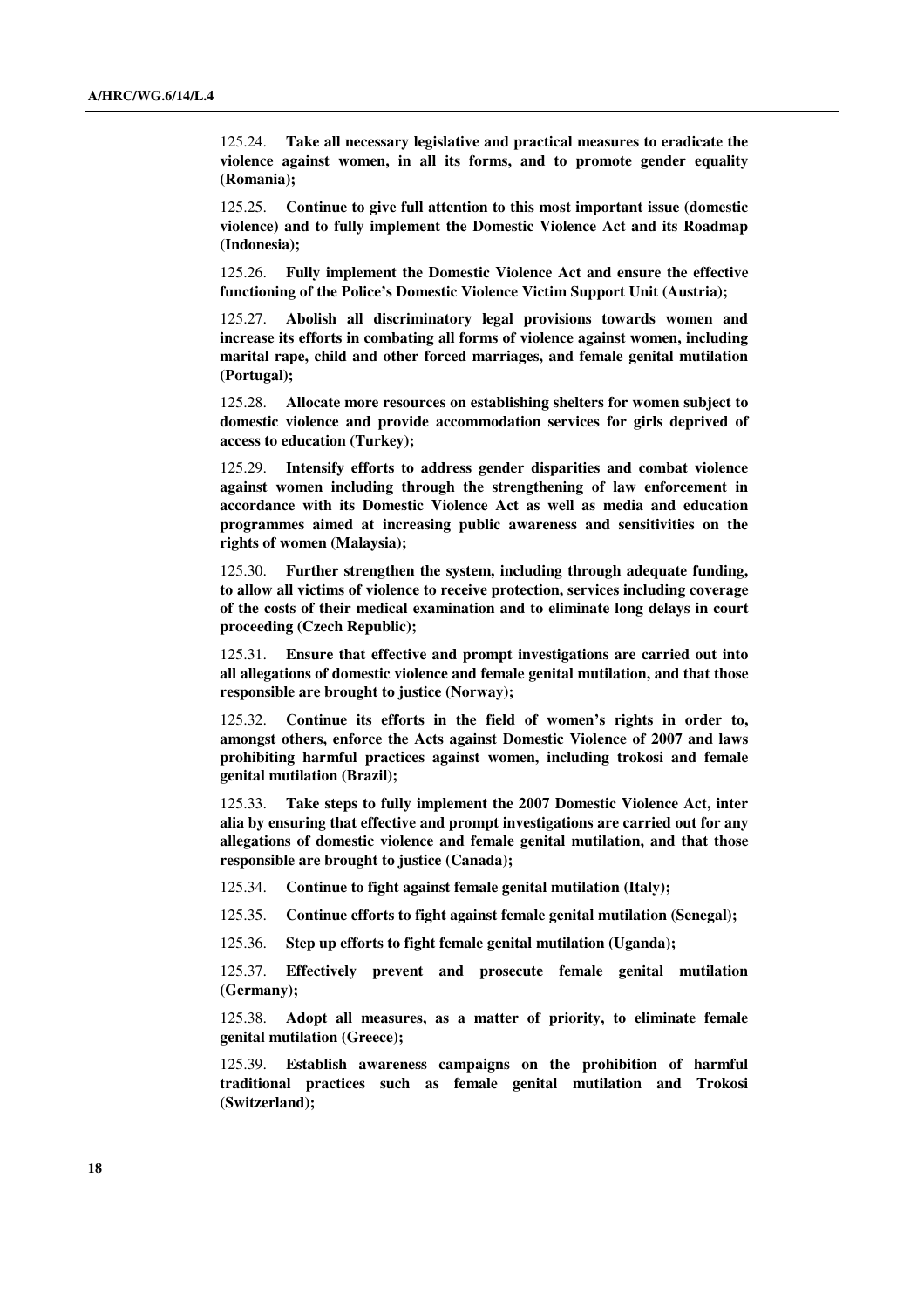125.40. **Intensify measures to prevent and combat harmful traditional practices, including female genital mutilation, which occur especially in rural areas, and to investigate such acts in order to prosecute and punish the perpetrators (Uruguay);**

125.41. **Close as soon as possible the Witch Camps (Switzerland);** 

 125.42. **Take all possible measures to abolish the practice of witch camps (Denmark);**

 125.43. **Exert all efforts to ensure traditional practices are compatible with human rights obligations, including female genital mutilation, through enhancing the enforceability of relevant laws in a proper way (Republic of Korea);**

 125.44. **Monitor the customary law to ensure that traditional practices be aligned with its obligations in the area of human rights, especially with the provisions of international instruments to which Ghana is a State party (Uruguay);**

 125.45. **Intensify its efforts against harmful traditional practices and in favor of living conditions in prisons and psychiatric hospitals (Tunisia);**

 125.46. **Step up its efforts to prevent and combat trafficking in persons and protect and assist trafficked victims (Philippines);**

 125.47. **Prevent and combat trafficking in human beings, by protecting victims and ensuring their access to medical, social, legal and counselling services; by ensuring adequate conditions for the victims to make complaints; and by conducting investigations and punishing those responsible (Kyrgyzstan);**

 125.48. **Enhance the prevention and combat trafficking in human beings, including internal and cross-border trafficking of women and children for the purpose of sexual exploitation or forced labour, by inter alia implementing anti-trafficking legislation, protecting victims and offering necessary help and assistance (Poland);**

 125.49. **Take all necessary measures for the prevention and combating of child trafficking, and for the provision of effective remedies for victims (Republic of Korea);**

 125.50. **Prohibit all forms of corporal punishment of children and ratify the three Optional Protocols to the Convention on the Rights of the Child (Portugal);**

 125.51. **Take urgent measures to eradicate child labour and child trafficking (Spain);** 

 125.52. **Fully implement the Ghana Child labour Monitoring System and link these efforts with programmes to promote remediation and ensure adequate resources for the Anti-Human Trafficking Unit for the pursuit of prosecutions (United States of America);**

 125.53. **Implement more effectively the legal framework prohibiting child labour (Italy);** 

 125.54. **Take necessary measures that would reduce, at the first stage, the widespread use of child labour (Turkey);**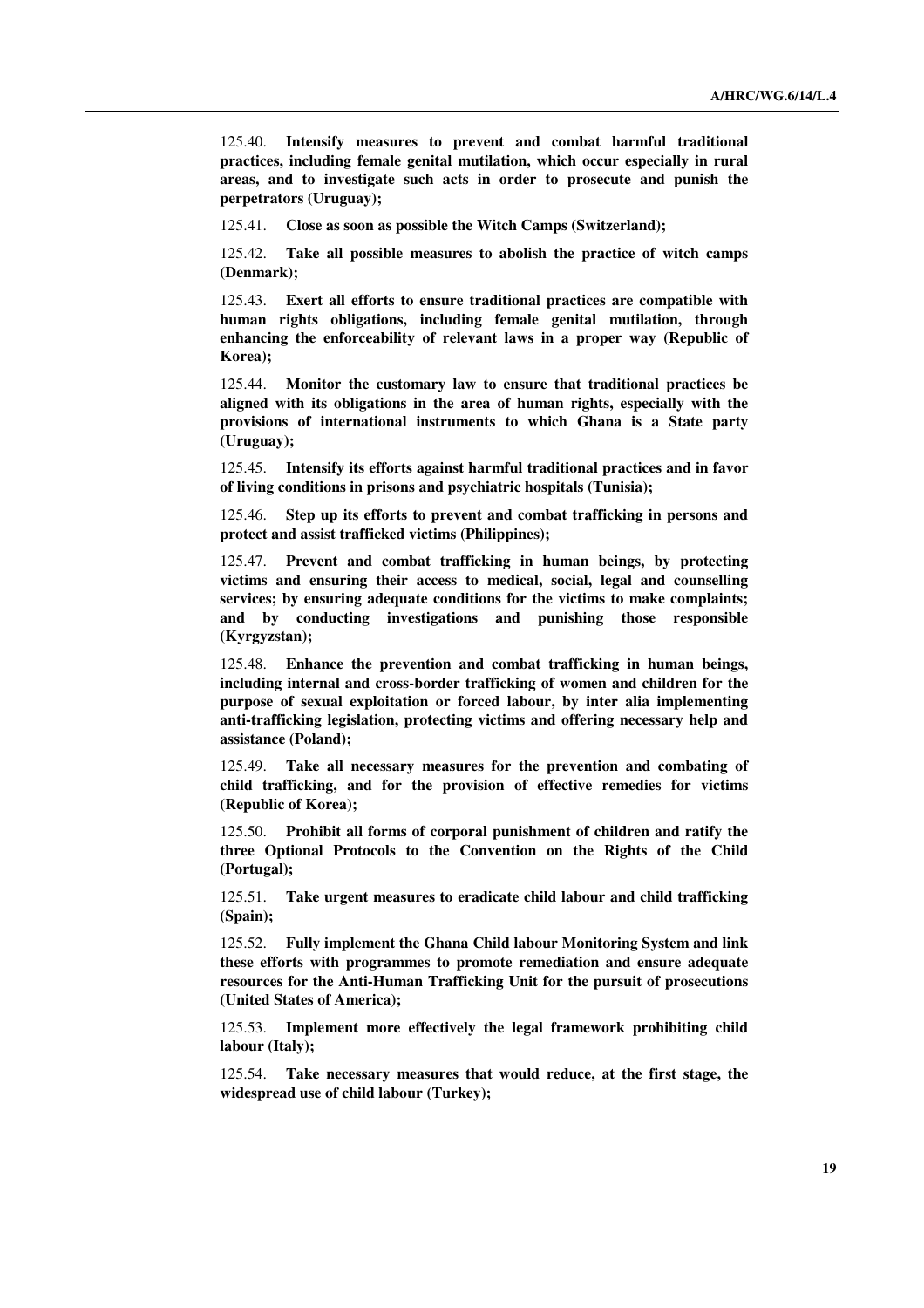125.55. **Continue its combat against the use of child labour, especially in the mining industry and cocoa production, including implementation of measures on their rehabilitation, reintegration, and education (Thailand);**

 125.56. **Identify and implement best practices to combat child labour in violation of international standards in the fishing industry on Lake Volta (United States of America);** 

125.57. **Strengthen legal advice and assistance for people in need (Germany);** 

 125.58. **Continue ensuring that all detainees have access to a lawyer of their choice, including through the implementation of an enhanced legal aid system that reaches all regions (Palestine);**

125.59. **Fully implement the 2003 law on juvenile justice (Algeria);**

 125.60. **Intensify its efforts to address the problem of birth registration since lack of birth registration makes children born in poor families vulnerable to other human rights violations, including human trafficking (Botswana);**

 125.61. **Continue the efforts to improve the figures of birth registration, having in mind that considerable improvement has already been achieved, as birth registration increased from around 30 per cent in 2000 to over 60 per cent in 2010 (Brazil);**

 125.62. **Amend the Right to Information Bill in line with the recommendations made by the Commission on Human Rights and Administrative Justice (CHRAJ) (Austria);**

 125.63. **Take immediate steps toward the adoption of the Freedom of Information Bill, building on its efforts to improve good governance, accountability and transparency (Canada);**

 125.64. **Continue to promote its socio-economic development by reducing poverty, and increasing inputs into health care and education (China);**

 125.65. **Redouble its efforts to reduce unemployment and poverty, thereby ensuring that each and every Ghanaian can benefit from the fruits of the country's impressive economic growth (Trinidad and Tobago);**

 125.66. **Continue redistributing income from petroleum exports to improve well-beings of its population, including construction of basic infrastructure and housing for low-income population as well as public health programs (Thailand);**

 125.67. **Continue efforts to improve the mental health sector and combat maternal mortality (Djibouti);**

 125.68. **Continue efforts to provide access to health care to all the population under a health insurance system at the national level (Djibouti);**

 125.69. **Continue to implement programmes and measures to prevent and combat HIV/AIDS (Cuba);**

 125.70. **Continue to implement the HIV/AIDS prevention, care and treatment programmes to further reduce the prevalence (Singapore);** 

 125.71. **Further increase efforts to reduce infections and to combat discrimination against persons infected with HIV/AIDS (Greece);**

 125.72. **Prioritize the expansion of the successful HIV/AIDS Technical Support Units to all regions which do not have them in place (South Africa);**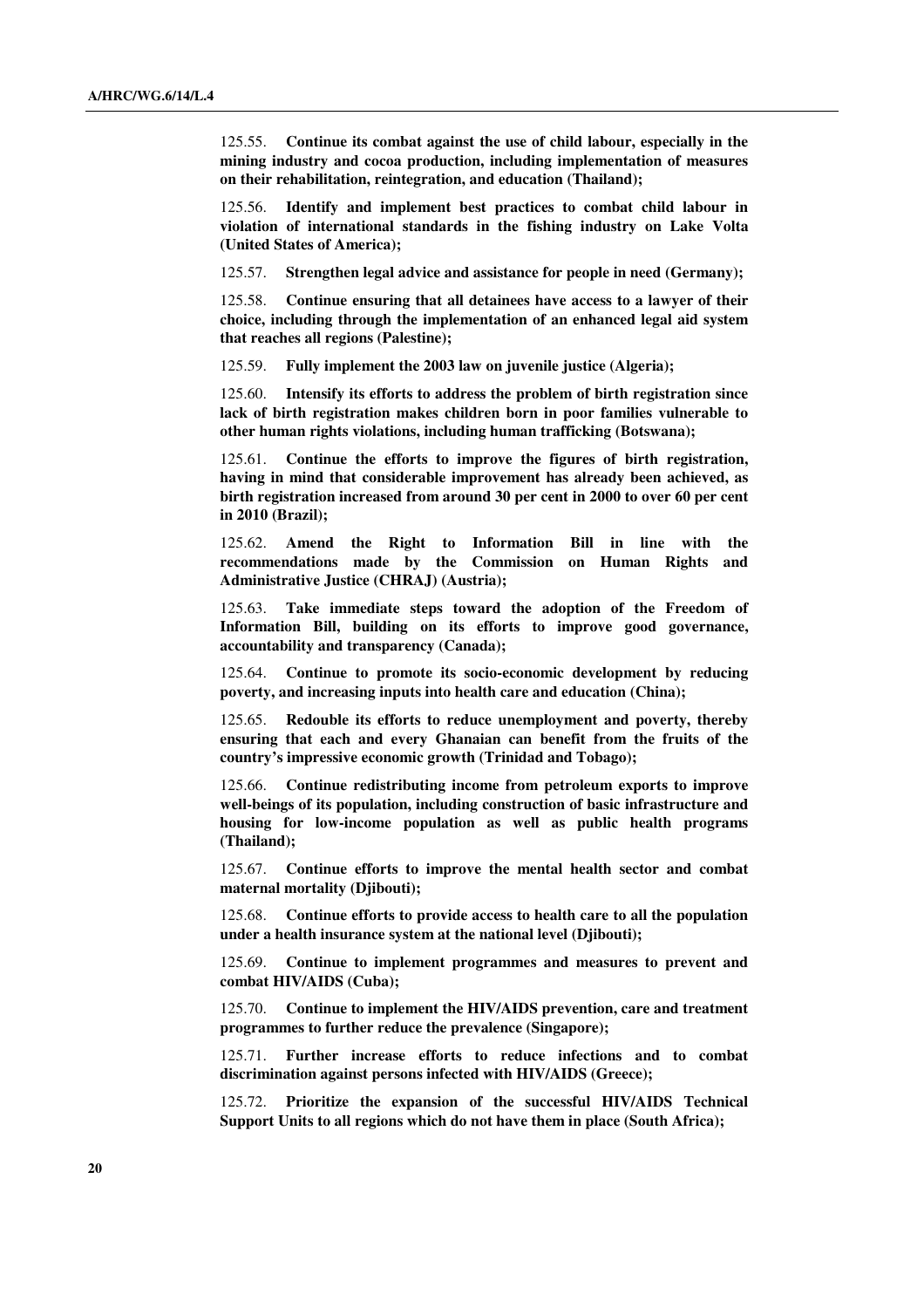125.73. **Avail itself of additional funds for HIV/AIDS programmes, thereby encouraging the international community to match the funds in the fight against the HIV/AIDS epidemic (South Sudan);**

 125.74. **Continue, in assistance with Development Partners and civil society, its fight against the HIV and AIDS through advocacy, joint planning, monitoring and evaluation, for the eventual elimination of the disease (Bangladesh);** 

 125.75. **Ensure the realization, without discrimination, of the right to education for all (Portugal);**

 125.76. **Continue to place emphasis on promoting universal access to education and improving the quality of its education system (Singapore);**

 125.77. **Take the necessary steps to more effectively enforce compulsory education regulations, thus ensuring that equal access to education is a reality in all parts of the country (Hungary);**

 125.78. **Continue with its efforts in enhancing girls' access to primary, secondary and tertiary education (Sri Lanka);**

 125.79. **Make further efforts to increase girls' enrollment in school, as well as awareness-raising in the society regarding the importance of girls' education (Sudan);** 

 125.80. **Protect the rights of its most vulnerable children and ensure their full participation in education (Estonia);**

 125.81. **Continue its efforts to increase the national net enrolment rate for the compulsory and free basic education and to further improve the quality of education being received by Ghanaian children in school, in line with the observations made by UNICEF (Bulgaria);**

 125.82. **Consolidate its efforts in the implementation of its national priorities, including in the spheres of education, health and social services (Zimbabwe);**

 125.83. **Continue to implement socio-economic development strategies, particularly the policies to try and guarantee quality education and health services for all the population (Cuba);**

 125.84. **Speed up its implementation of the 2006 Persons with Disability Act (United Kingdom of Great Britain and Northern Ireland);**

 125.85. **Strengthen the promotion and the protection of the rights of persons with disabilities (Senegal);** 

 125.86. **Adopt programmes to sensitize and encourage the community for positive engagement with persons with disabilities, and ratify the Convention on the Rights of Persons with Disabilities (Sudan);**

 125.87. **Improve its domestic legal framework on the rights of persons with disabilities in line with the provisions of the relevant international convention (Italy);** 

 125.88. **Urgently strengthen efforts to reform policy so as to improve the lives of Ghanaians with disabilities in practice (Australia);**

 125.89. **Undertake effectively policy measures and develop the necessary infrastructure to address issues concerning the rights of persons with disabilities (Malaysia);**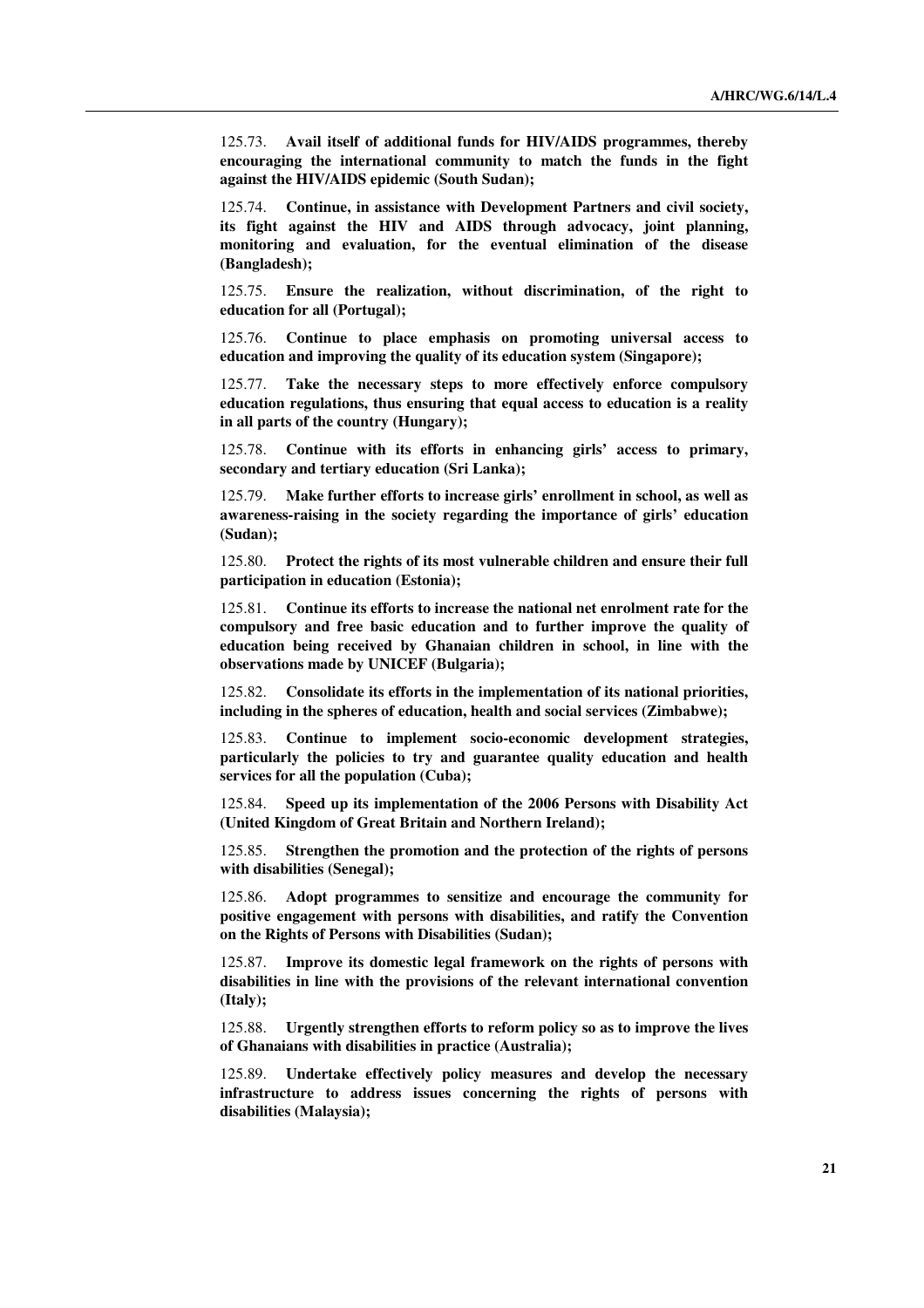125.90. **Roll out the necessary measures for the oversight of activities of psychiatric hospitals and prayer camps in conformity with the Convention on the Rights of Persons with Disabilities (Mexico);**

 125.91. **Continue its constructive engagement with the international community, particularly its development partners, allowing Ghana to pursue other measures to improve the welfare of its people and advance human rights (Philippines);**

126. **The recommendations below did not enjoy the support of Ghana.** 

126.1. **Ratify ICCPR-OP2 (Australia, Spain, Rwanda);**

 126.2. **Ratify ICCPR-OP2, aiming at the abolition of the death penalty (Switzerland);**

 126.3. **Impose an immediate official moratorium on the death penalty with a view to abolish the capital punishment entirely as recommended by the Constitution Review Commission, while commuting the existing sentences to life imprisonment terms (Slovakia);**

126.4. **Abolish the death penalty (Greece);** 

126.5. **Abolish de jure the death penalty (Spain);**

126.6. **Consider abolishing the death penalty (Slovenia);**

 126.7. **Consider abolishing the death penalty or formalize the current de facto moratorium (Chile);**

 126.8. **Consider abolishing the death penalty or formalising the current de facto moratorium (Mexico);**

 126.9. **Consider abolishing the death penalty or establish an official moratorium on its use (Namibia);** 

 126.10. **Take necessary steps with a view to formally abolishing the death penalty (Turkey);** 

 126.11. **Continue the current practice of granting clemency and commuting death sentences, and establish a moratorium on the death penalty with a view to its final abolition (Germany);**

 126.12. **Abolish by law the death penalty and consider ratifying the Second Optional Protocol to the Covenant on Civil and Political Rights (France);**

 126.13. **Adopt a formal moratorium on the application of the death penalty, while it awaits de jure abolition (Belgium);**

 126.14. **Ratify ICCPR-OP2, and formalize, in the meantime, the current de facto moratorium on the death penalty (Uruguay);**

 126.15. **Take the necessary measures to remove the death penalty from existing laws and sign and ratify ICCPR-OP2 aiming at the abolition of the death penalty (Norway);** 

126.16. **Decriminalize same-sex relations between consenting adults (France);**

 126.17. **Decriminalize sexual activity between consenting adults of the same sex (Slovenia);** 

 126.18. **Decriminalize sexual activities between consenting adults and raise further awareness to promote tolerance in this area (Czech Republic);**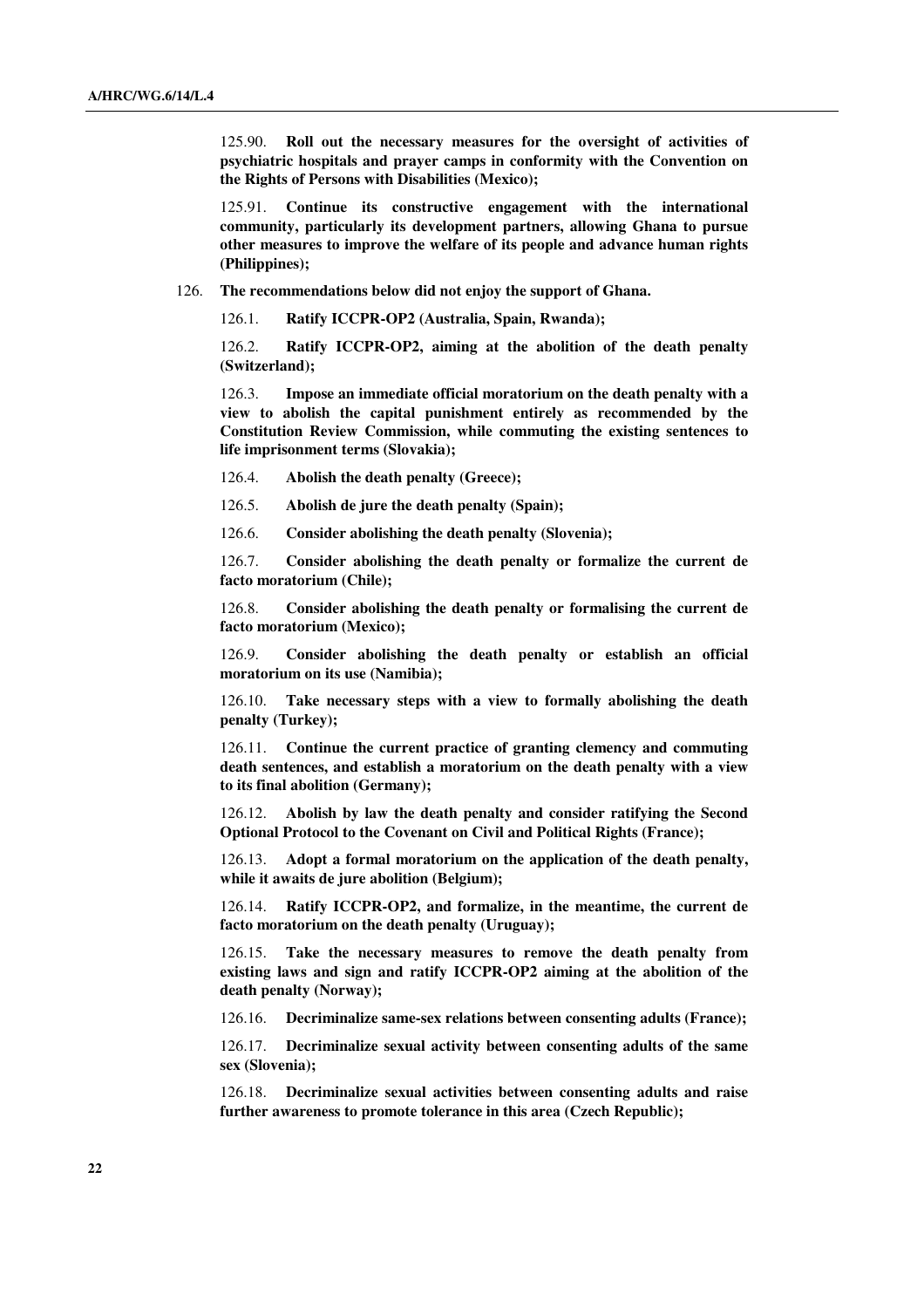126.19. **Consider taking effective measures to combat the climate of homophobia (Slovenia);**

 126.20. **Adopt measures and take steps aimed at raising public awareness to fight against the climate of homophobia that prevails in the country (Belgium);**

 126.21. **Adopt proactive measures at all levels to combat violence, stigmatization and discrimination towards persons on the basis of their sexual orientation (Portugal);**

 126.22. **Eliminate the type of crime of 'unnatural sexual relations', and adopt measures to eradicate discrimination motivated by sexual orientation and gender identity (Spain);**

 126.23. **Ensure that the provisions in the Constitution that guarantee equality and dignity are equally applied to members of the LGBT community and ensure thorough and impartial investigation into all allegations of attacks and threats against individuals targeted because of their sexual orientation or gender identity (Norway);**

 126.24. **Consider the report of the High Commissioner on sexual orientation and gender identity and determine which of the recommendations can be taken into account in the further detailing of government policies (The Netherlands);**

 126.25. **Train police, first responders, justice system and social services officials to respect and fully protect all human rights of every Ghanaian, including those who are lesbian, gay, bisexual and transgender (United States of America);**

127. **Above recommendations from 126.1. to 126.15. cannot enjoy the support of Ghana until the referendum on the Constitution takes place.**

128. **All conclusions and/or recommendations contained in the present report reflect the position of the submitting State(s) and/or the State under review. They should not be construed as endorsed by the Working Group as a whole.**